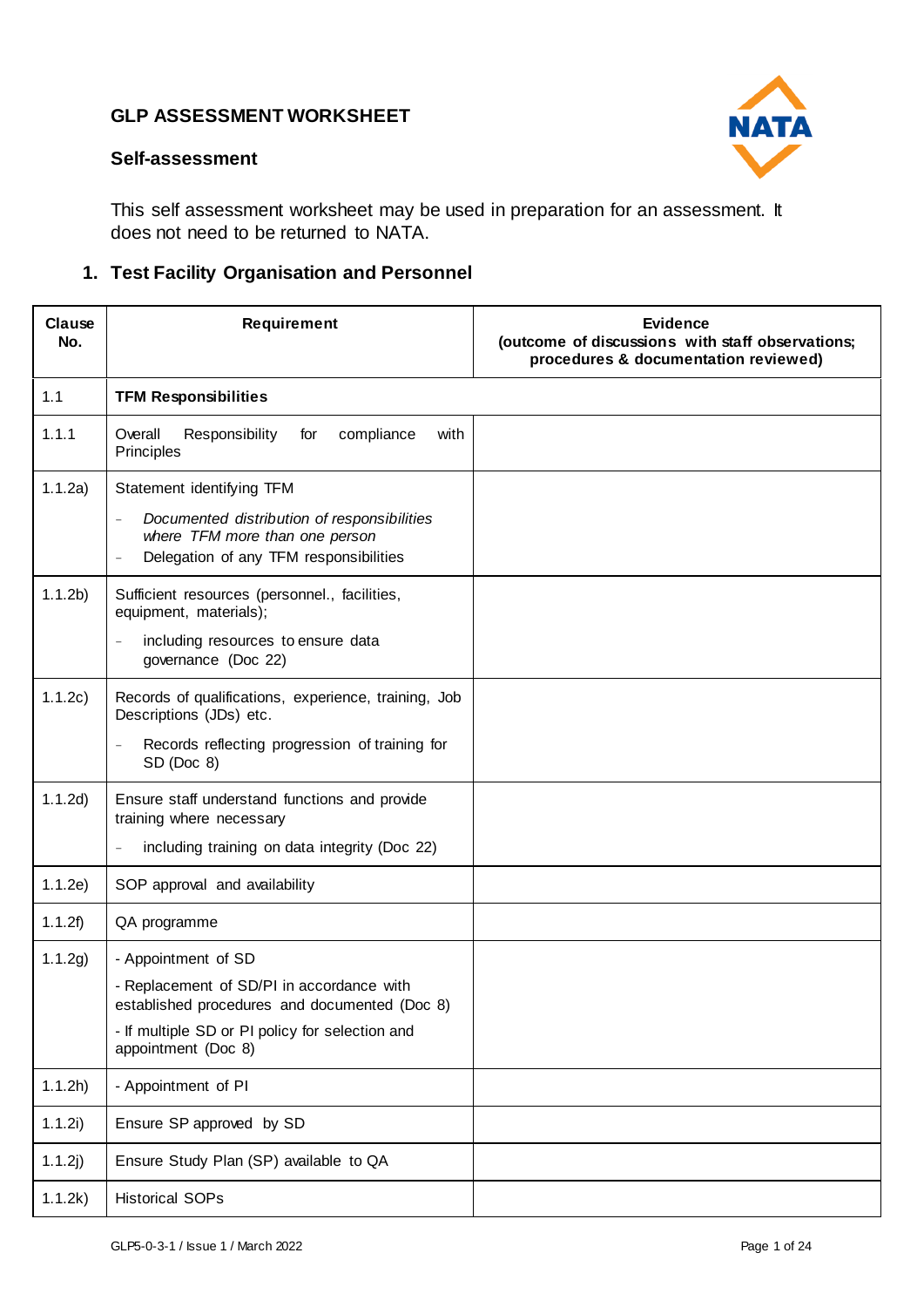

| Clause<br>No.      | Requirement                                                                                                                                                                                                              | Evidence<br>(outcome of discussions with staff observations;<br>procedures & documentation reviewed) |
|--------------------|--------------------------------------------------------------------------------------------------------------------------------------------------------------------------------------------------------------------------|------------------------------------------------------------------------------------------------------|
| 1.1.21)            | Designate Archivist                                                                                                                                                                                                      |                                                                                                      |
| 1.1.2m)            | Master schedule<br>including type of study, SD, critical dates,<br>$\overline{\phantom{a}}$<br>study number, test system, test item, and/ or<br>for multi-site studies, PI, test site, test site<br>identifier (GLP GRC) |                                                                                                      |
| 1.1.2n)            | Supplies                                                                                                                                                                                                                 |                                                                                                      |
| 1.1.20             | Multi-site studies<br>- documented mechanism for communication (Doc<br>13)<br>- TFM approval of test sites (Doc 13)<br>- documented rationale for use of non GLP test<br>sites (Doc 13)                                  |                                                                                                      |
| 1.1.2p)            | Characterisation of Test Item (TI) and Reference<br>Item (RI)                                                                                                                                                            |                                                                                                      |
| 1.1.2q)            | Computer systems validated, including<br>functionalities associated with data integrity (Doc<br>22)                                                                                                                      |                                                                                                      |
|                    |                                                                                                                                                                                                                          |                                                                                                      |
| 1.2                | <b>SD Responsibilities</b>                                                                                                                                                                                               |                                                                                                      |
| 1.2.1              | Single point of control<br>Overall responsibility for study and its report.                                                                                                                                              |                                                                                                      |
| 1.2.2a)            | Approve SP and amendments                                                                                                                                                                                                |                                                                                                      |
| 1.2.2 <sub>b</sub> | Provide QA with SP and amendments                                                                                                                                                                                        |                                                                                                      |
| 1.2.2c)            | Ensure SP, amendments & SOPs are available to<br>study personnel                                                                                                                                                         |                                                                                                      |
| 1.2.2d)            | For multi-site, ensure SP and final report (FR)<br>identifies PI, TF and TS.                                                                                                                                             |                                                                                                      |
| 1.2.2e)            | Assess impact of SP deviations<br>Acknowledge SOP deviations<br>Take corrective action where necessary                                                                                                                   |                                                                                                      |
| 1.2.2f)            | Ensure raw data is fully documented                                                                                                                                                                                      |                                                                                                      |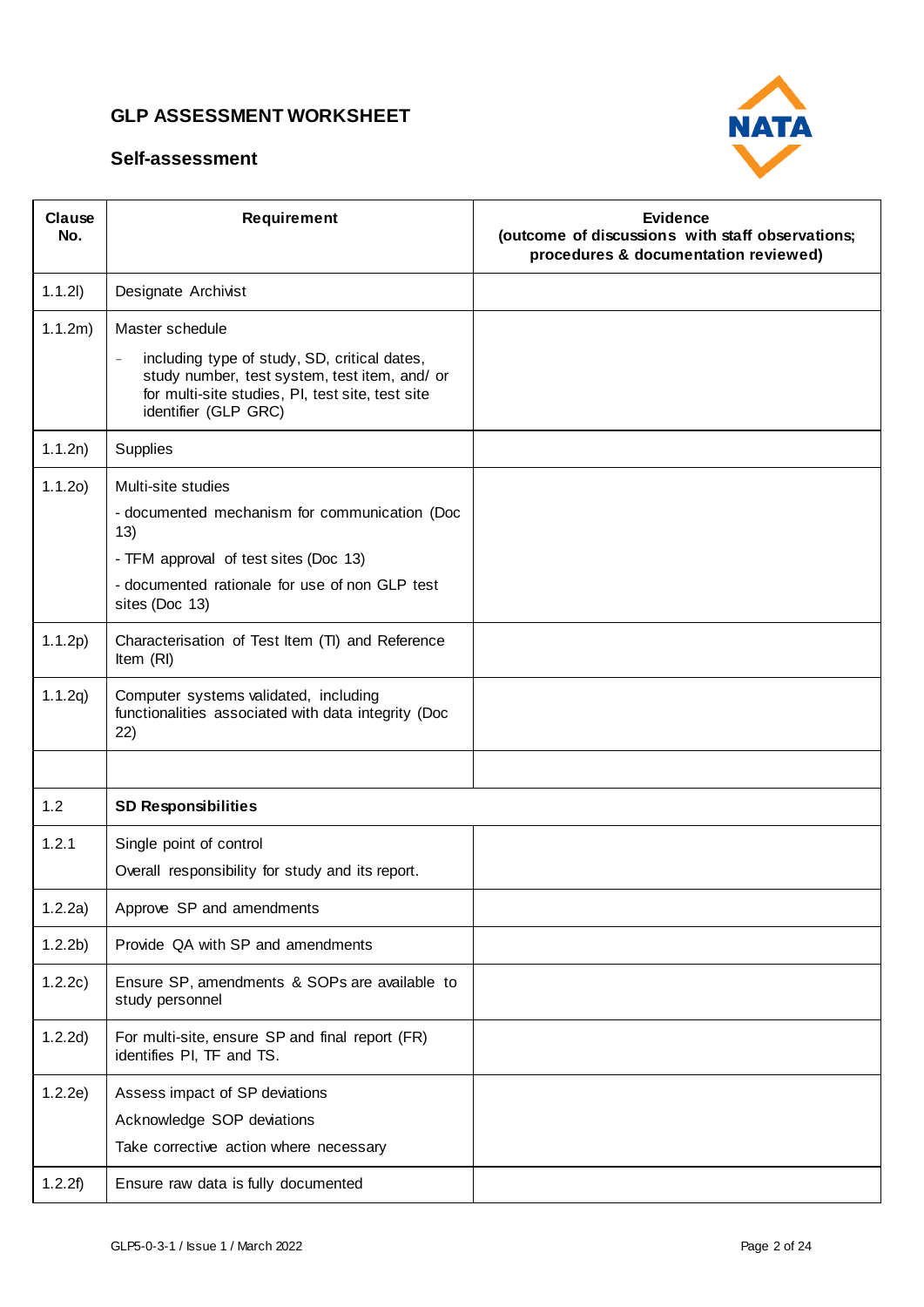

| Clause<br>No. | Requirement                                                                                                | <b>Evidence</b><br>(outcome of discussions with staff observations;<br>procedures & documentation reviewed) |
|---------------|------------------------------------------------------------------------------------------------------------|-------------------------------------------------------------------------------------------------------------|
| 1.2.2g)       | Ensure computerised systems to be used on study<br>are validated                                           |                                                                                                             |
| 1.2.2h)       | Sign and date report                                                                                       |                                                                                                             |
| 1.2.2i)       | Ensure archiving on study completion                                                                       |                                                                                                             |
|               |                                                                                                            |                                                                                                             |
| 1.3           | <b>PI Responsibilities</b>                                                                                 |                                                                                                             |
| 1.3           | Ensure that delegated phases are conducted in<br>accordance with GLP                                       |                                                                                                             |
| Doc 13        | Documented agreement that the PI will conduct<br>their phase in accordance with the SP and GLP<br>(Doc 13) |                                                                                                             |
|               |                                                                                                            |                                                                                                             |
| 1.4           | <b>Study Personnel Responsibilities</b>                                                                    |                                                                                                             |
| 1.4.1         | Knowledge of Principles as applicable to<br>involvement in study                                           |                                                                                                             |
| 1.4.2         | Access to SP and SOPs as applicable to<br>involvement in study,                                            |                                                                                                             |
|               | Document and communicate deviations to SD/PI                                                               |                                                                                                             |
| 1.4.3         | Prompt and accurate recording of raw data                                                                  |                                                                                                             |
| 1.4.4         | OH&S                                                                                                       |                                                                                                             |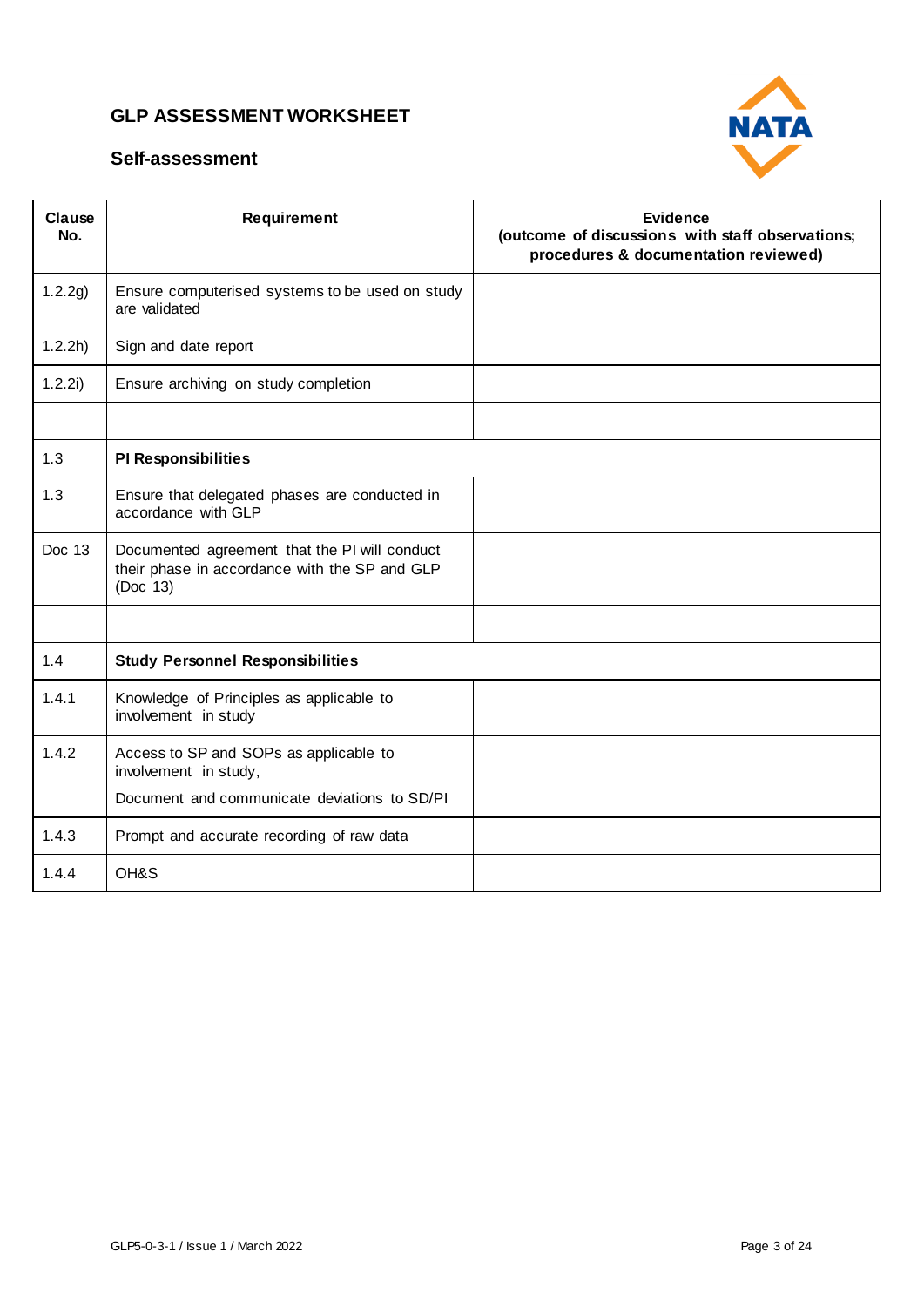

#### **Self-assessment**

# **2. Quality Assurance Program**

| Clause<br>No.      | Requirement                                                                                                                                                                                                                                                                                                                                                  | <b>Evidence</b><br>(outcome of discussions with staff observations;<br>procedures & documentation reviewed) |
|--------------------|--------------------------------------------------------------------------------------------------------------------------------------------------------------------------------------------------------------------------------------------------------------------------------------------------------------------------------------------------------------|-------------------------------------------------------------------------------------------------------------|
| 2.1                | General                                                                                                                                                                                                                                                                                                                                                      |                                                                                                             |
| 2.1.1              | Documented QA program                                                                                                                                                                                                                                                                                                                                        |                                                                                                             |
| 2.1.2              | QA personnel designated by and directly<br>responsible to TFM<br>Familiar with test procedures (Doc 4)<br>Training and competence of QA personnel (Doc 4)                                                                                                                                                                                                    |                                                                                                             |
| 2.1.3              | Independent                                                                                                                                                                                                                                                                                                                                                  |                                                                                                             |
| 2.2                | <b>QA Responsibilities</b>                                                                                                                                                                                                                                                                                                                                   |                                                                                                             |
| 2.2.1a)            | Access to SPs, SOPs and Master Schedule (MS)                                                                                                                                                                                                                                                                                                                 |                                                                                                             |
| 2.2.1 <sub>b</sub> | Verify SP (documented)                                                                                                                                                                                                                                                                                                                                       |                                                                                                             |
| 2.2.1c)            | Conduct inspections<br>Study Based audits (identification of critical<br>phases)<br>Facility bases audits<br>$\overline{\phantom{a}}$<br>Process based<br>$\sim$<br>Scheduling / Frequency of inspections (Doc 4)<br>TFM verification of QA Programme of inspections<br>(Doc 4)                                                                              |                                                                                                             |
| 2.2.1d)            | Inspect final report                                                                                                                                                                                                                                                                                                                                         |                                                                                                             |
| 2.2.1e)            | Report inspection results to SD/PI, TSM/TFM<br>Reporting to TFM where more than one<br>person as TFM                                                                                                                                                                                                                                                         |                                                                                                             |
| 2.2.1e)            | For multi-site, report inspection results to SD, TFM<br>and Lead QA. (GLP GRC)                                                                                                                                                                                                                                                                               |                                                                                                             |
| 2.2.1e)            | Records of inspections<br>Review of audit responses<br>$\overline{\phantom{a}}$<br>Actions taken if deviations identified<br>Deviations found in process-based audits -<br>$\overline{\phantom{a}}$<br>impact assessed for all relevant studies since<br>last 'clean' audit<br>Records sufficient to establish extent/depth of<br>$\qquad \qquad -$<br>audit |                                                                                                             |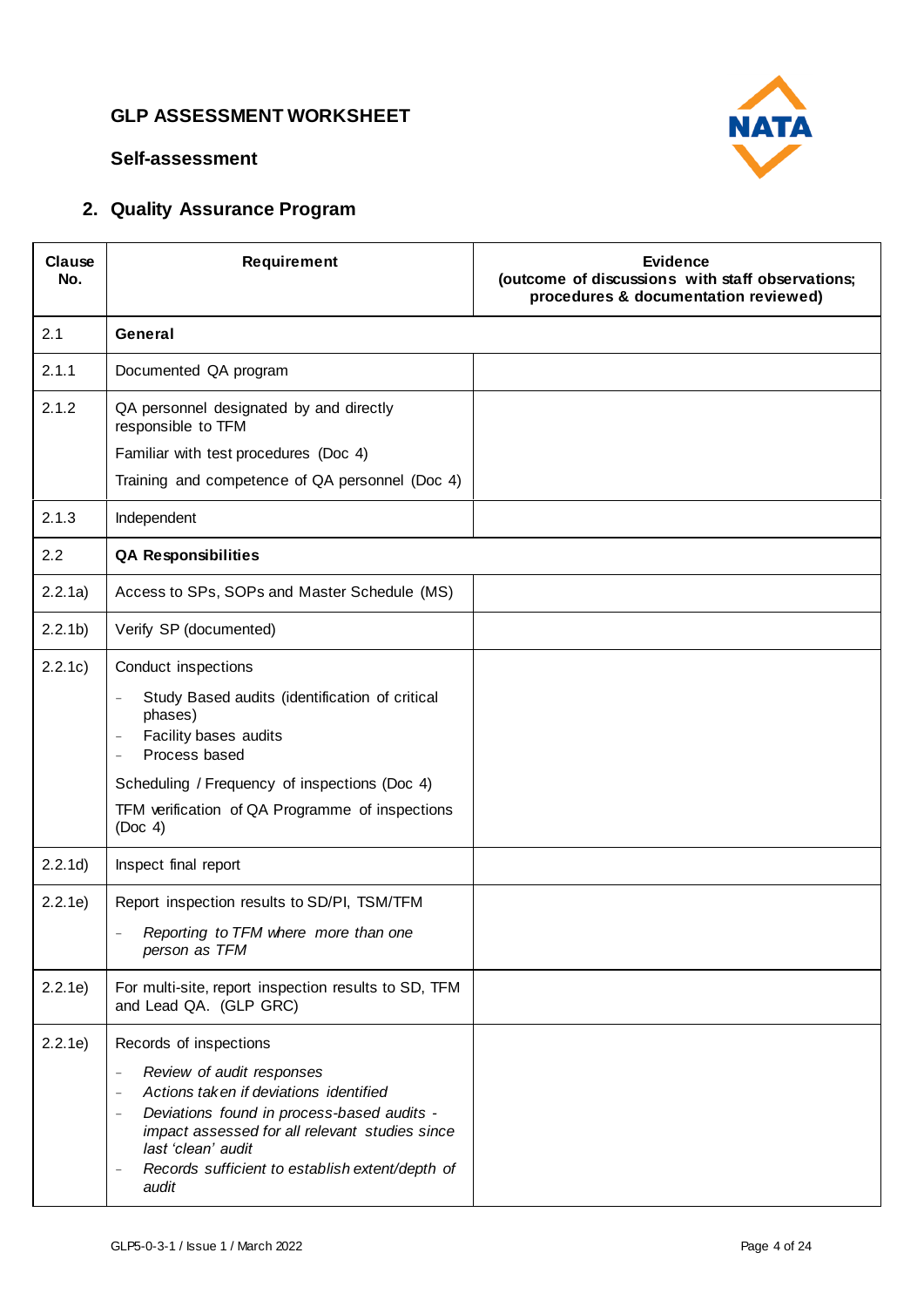



| Clause<br>No. | <b>Requirement</b>                                                                                                                             | Evidence<br>(outcome of discussions with staff observations;<br>procedures & documentation reviewed) |
|---------------|------------------------------------------------------------------------------------------------------------------------------------------------|------------------------------------------------------------------------------------------------------|
| 2.2.1f)       | QA statement confirming final report reflects raw<br>data                                                                                      |                                                                                                      |
|               | Date of inspection and date reported to<br>TFM/SD/PI<br>Dates of process-based inspections<br>Reference to TS QA statement (Doc 4)             |                                                                                                      |
| Doc 17        | QA involvement throughout the system life cycle<br>(Ref 29, 17) and QA inspections throughout the life<br>cycle including periodic evaluation. |                                                                                                      |
| Doc 22        | Surveillance activities of critical transactions to be<br>considered as part of the QA programme (Ref<br>$6.12$ ).                             |                                                                                                      |

# **3. Facilities**

| Clause<br>No. | <b>Requirement</b>                                                                      | Evidence<br>(outcome of discussions with staff observations;<br>procedures & documentation reviewed) |
|---------------|-----------------------------------------------------------------------------------------|------------------------------------------------------------------------------------------------------|
| 3.1           | General                                                                                 |                                                                                                      |
| 3.1.1         | Suitable size, construction and location                                                |                                                                                                      |
|               | Floor plans (Doc 15), GLP areas identified<br>$\equiv$                                  |                                                                                                      |
| 3.1.2         | Separation of different activities to assure proper<br>conduct of study                 |                                                                                                      |
| 3.2           | <b>Test System Facilities</b>                                                           |                                                                                                      |
| 3.2.1         | Isolation of TS, and isolation of studies involving<br>biohazardous substances          |                                                                                                      |
| 3.2.2         | Rooms/areas for diagnosis, treatment and control<br>of diseases                         |                                                                                                      |
| 3.2.3         | Storage rooms/areas, separate to that used to<br>house test system                      |                                                                                                      |
| 3.3           | <b>Facilities for Handling Test and Reference Items</b>                                 |                                                                                                      |
| 3.3.1         | Separate rooms/areas for receipt and storage of<br>TI/RI, and preparation of TI         |                                                                                                      |
|               | Handling and storage facilities designed to ensure<br>integrity of TI (Doc 19, Ref 29). |                                                                                                      |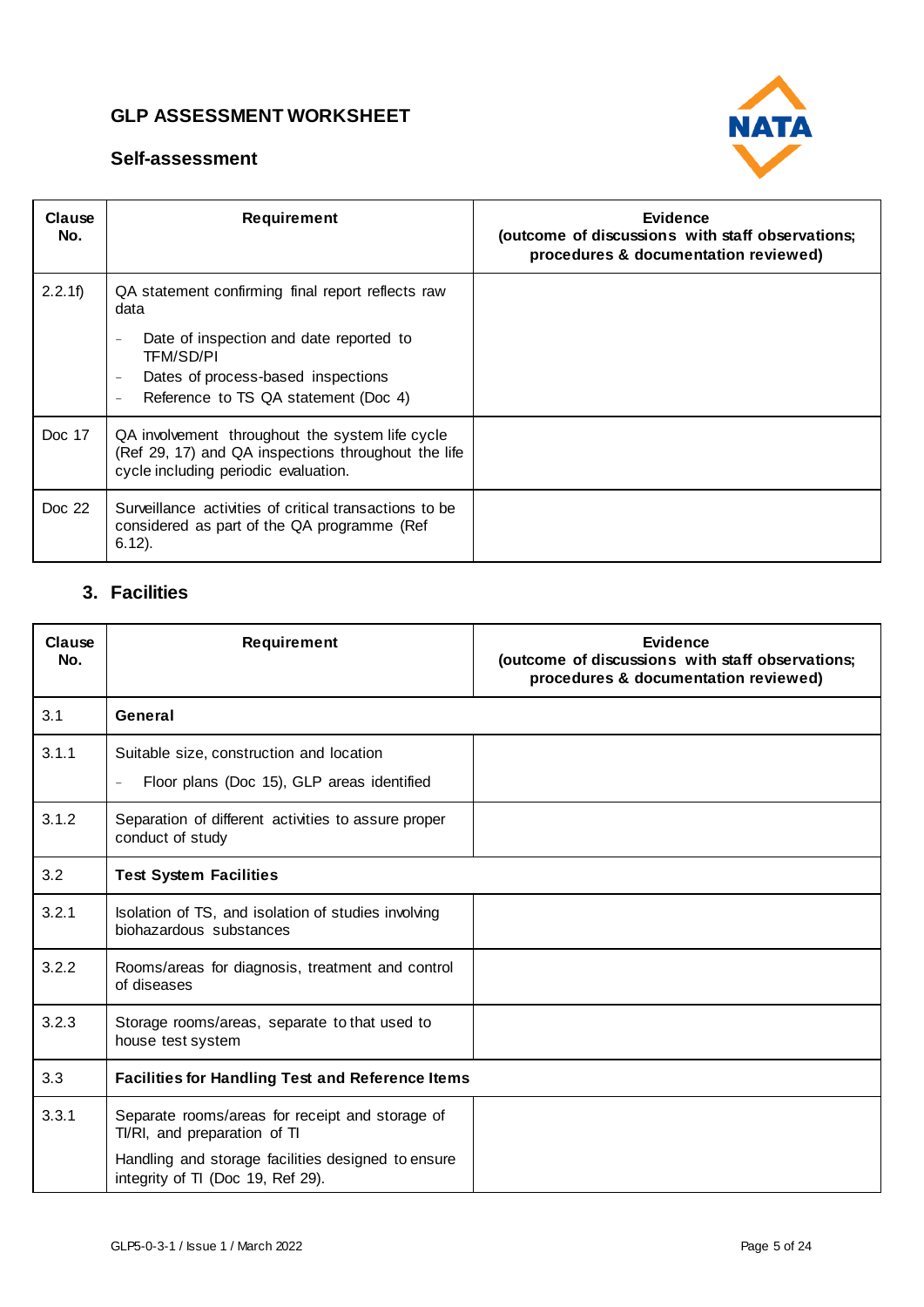

#### **Self-assessment**

| Clause<br>No. | <b>Requirement</b>                                                                                                                                            | Evidence<br>(outcome of discussions with staff observations;<br>procedures & documentation reviewed) |
|---------------|---------------------------------------------------------------------------------------------------------------------------------------------------------------|------------------------------------------------------------------------------------------------------|
| 3.3.2         | To storage area separate to that containing TS<br>TIs received, stored and prepared in separate<br>rooms / areas to the Test System (Doc 19, Ref 30<br>& 31). |                                                                                                      |
| 3.4           | <b>Archive Facilities</b>                                                                                                                                     |                                                                                                      |
| 3.5           | <b>Waste Disposal</b>                                                                                                                                         |                                                                                                      |

# **4. Apparatus, Materials, Reagents**

| Clause<br>No. | <b>Requirement</b>                                                                                                                                                                                                                                                                                                                                              | Evidence<br>(outcome of discussions with staff observations;<br>procedures & documentation reviewed) |
|---------------|-----------------------------------------------------------------------------------------------------------------------------------------------------------------------------------------------------------------------------------------------------------------------------------------------------------------------------------------------------------------|------------------------------------------------------------------------------------------------------|
| 4.1           | Suitably located and of appropriate design and<br>capacity                                                                                                                                                                                                                                                                                                      |                                                                                                      |
| 4.2           | Periodically inspected, cleaned, maintained and<br>calibrated, with records retained.<br>Calibration traceable to SI units                                                                                                                                                                                                                                      |                                                                                                      |
|               |                                                                                                                                                                                                                                                                                                                                                                 |                                                                                                      |
| 4.3           | Apparatus/materials are not to interfere with TS                                                                                                                                                                                                                                                                                                                |                                                                                                      |
| 4.4           | Chemicals, reagents and solutions labelled to<br>indicate identity, concentration (if appropriate),<br>expiry date and storage instructions<br>Information on source, preparation date and                                                                                                                                                                      |                                                                                                      |
|               | stability to be available.                                                                                                                                                                                                                                                                                                                                      |                                                                                                      |
|               | Equipment Inventory                                                                                                                                                                                                                                                                                                                                             |                                                                                                      |
| Doc 17        | <b>Computerised Systems.</b>                                                                                                                                                                                                                                                                                                                                    |                                                                                                      |
| Doc 17        | Risk management to be applied throughout life<br>cycle and documented (Ref 13 - 15)                                                                                                                                                                                                                                                                             |                                                                                                      |
| Doc 17        | <b>Responsibilities</b><br>Defined tasks and responsibilities throughout<br>$\overline{\phantom{a}}$<br>life cycle (Ref $16 - 30$ )<br>Conflicts of interest (Ref 27, 98)<br>$\overline{\phantom{a}}$<br>IT Personnel reporting line to TFM (Ref 40)<br>$\overline{\phantom{a}}$<br>(e.g., org chart)<br>IT qualifications and training records (Ref 17,<br>19) |                                                                                                      |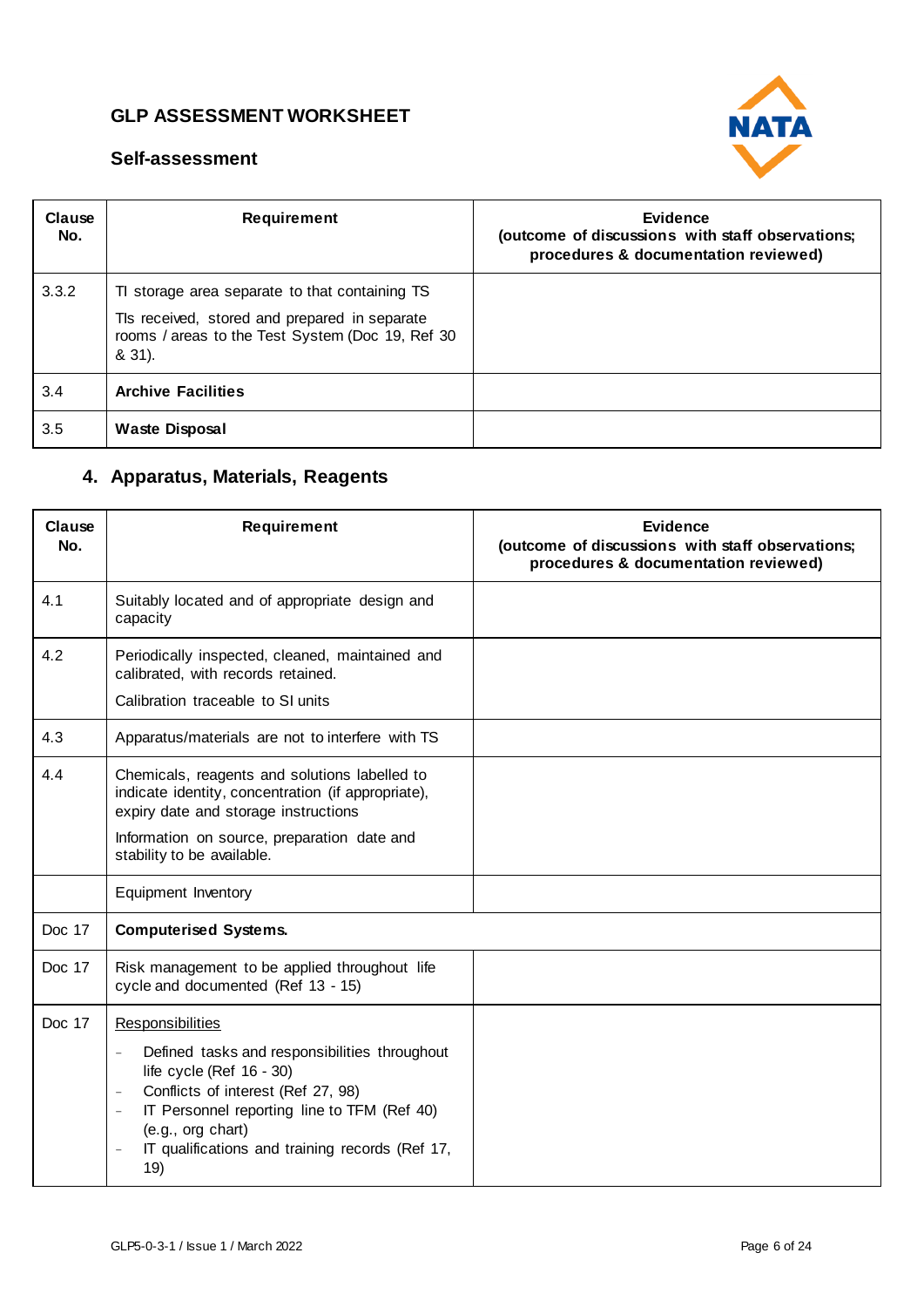

| Clause<br>No. | <b>Requirement</b>                                                                                                                                                                                                                                                                                                                                                                                                                                                                                                                                                                           | <b>Evidence</b><br>(outcome of discussions with staff observations;<br>procedures & documentation reviewed) |
|---------------|----------------------------------------------------------------------------------------------------------------------------------------------------------------------------------------------------------------------------------------------------------------------------------------------------------------------------------------------------------------------------------------------------------------------------------------------------------------------------------------------------------------------------------------------------------------------------------------------|-------------------------------------------------------------------------------------------------------------|
| Doc 17        | Inventory<br>Includes all systems (Ref 33)<br>$\overline{\phantom{a}}$<br>Includes functionality, validation status, make,<br>model or version, system owner (Ref 33)<br>Traceable from the study plan (or relevant<br>SOP) to the inventory (Ref 33)                                                                                                                                                                                                                                                                                                                                        |                                                                                                             |
| Doc 17        | Suppliers (Ref 34 - 40)<br>Includes vendor, third parties, service<br>providers, hosted services and internal IT<br>departments (Ref 34)<br>Agreements outlining responsibilities and data<br>$\overline{\phantom{a}}$<br>ownership (Ref 34)<br>TFM evaluation of vendor quality system<br>$\overline{\phantom{a}}$<br>acceptable by TFM (Ref 59)<br>Commercial off-the shelf software, User<br>$\overline{\phantom{a}}$<br>Requirement Specifications<br>defined, and validation/verification depending<br>$\overline{\phantom{a}}$<br>on risk and complexity of system (Ref 41 - 43)       |                                                                                                             |
| Doc 17        | Validation (Ref 51 - 69)                                                                                                                                                                                                                                                                                                                                                                                                                                                                                                                                                                     |                                                                                                             |
|               | User Requirement Specifications<br>documented for all systems regardless of<br>$\equiv$<br>complexity (Ref 57)<br>URS to cover data integrity requirements<br>$\overline{\phantom{a}}$<br>Acceptance Testing (IQ/OQ/PQ)<br>Predefined requirements (test scripts and<br>expected outcome) (Ref 63)<br>(documented evidence of all testing<br>procedures, test data, test results) (Ref 52 &<br>63)<br>Documentation to include test records, (Ref<br>63), formal summary of testing (Ref 52),<br>formal record of acceptance (Ref 52)<br>Test documentation traceable to the URS (Ref<br>57) |                                                                                                             |
| Doc 17        | Change Control / configuration management (Ref<br>$84 - 88$<br>Documentation of changes and evaluation of<br>impact<br>Approval / authorisation of changes<br>May require partial or full re-validation<br>Change control for modifications implemented<br>by routine automation (e.g. operating system                                                                                                                                                                                                                                                                                      |                                                                                                             |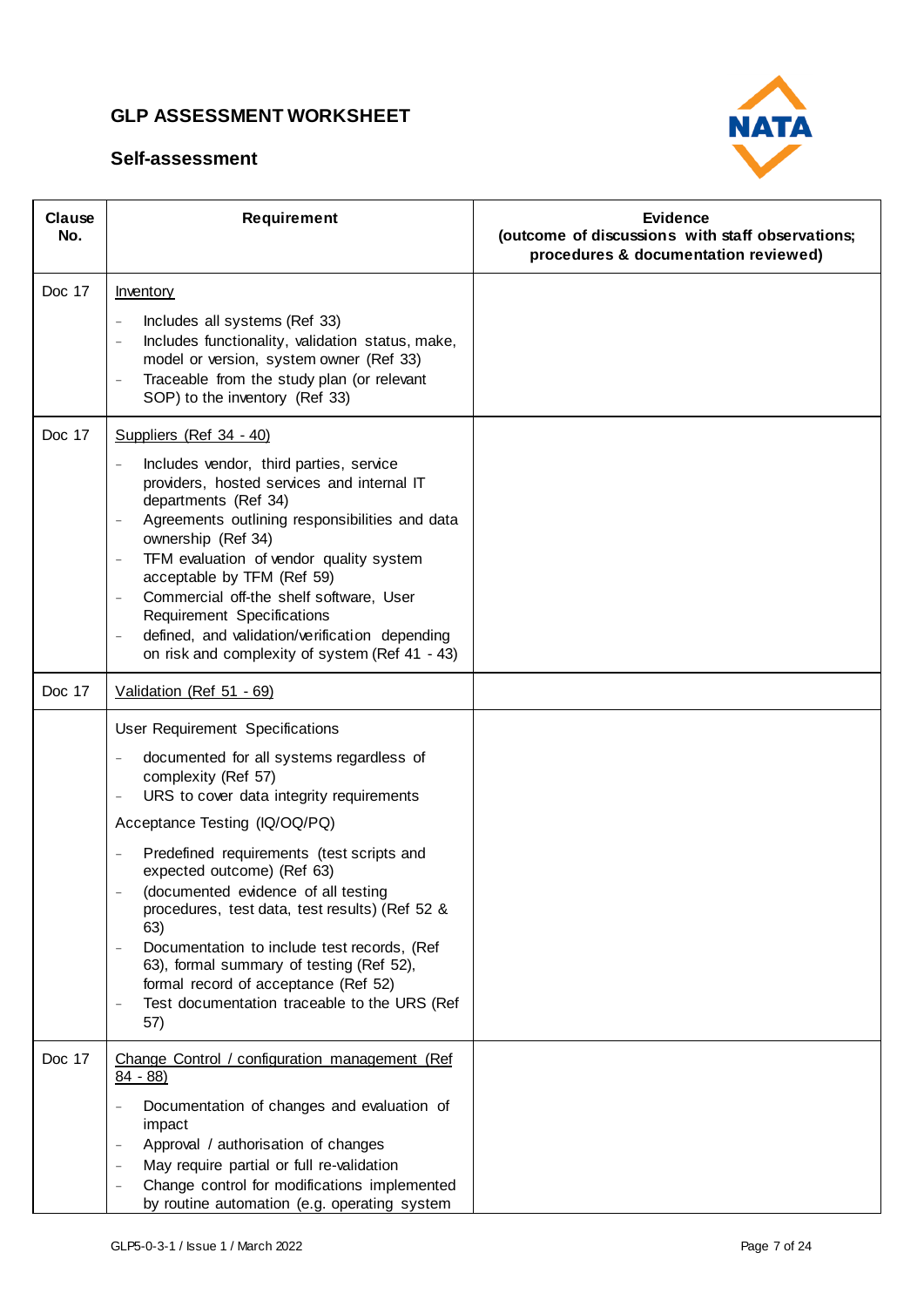

| Clause<br>No. | <b>Requirement</b>                                                                                                                                                                                                                                                                                                                                                                                                                                                                                                                                                                                                                                                                                                                                                                                                                                                                           | <b>Evidence</b><br>(outcome of discussions with staff observations;<br>procedures & documentation reviewed) |
|---------------|----------------------------------------------------------------------------------------------------------------------------------------------------------------------------------------------------------------------------------------------------------------------------------------------------------------------------------------------------------------------------------------------------------------------------------------------------------------------------------------------------------------------------------------------------------------------------------------------------------------------------------------------------------------------------------------------------------------------------------------------------------------------------------------------------------------------------------------------------------------------------------------------|-------------------------------------------------------------------------------------------------------------|
|               | patches) (Ref 88)                                                                                                                                                                                                                                                                                                                                                                                                                                                                                                                                                                                                                                                                                                                                                                                                                                                                            |                                                                                                             |
| Doc 17        | Data (Ref 73 - 78)                                                                                                                                                                                                                                                                                                                                                                                                                                                                                                                                                                                                                                                                                                                                                                                                                                                                           |                                                                                                             |
|               | Raw data to be identified for each system (Ref<br>76.a)<br>Security (physical and electronic) of stored<br>$\blacksquare$<br>data (Ref 74)<br>Stored data verified for restorability,<br>$\equiv$<br>accessibility, readability (Ref 74)<br>Long term storage, continued access (Ref 75)<br>$\overline{\phantom{a}}$<br>Back-up (validated) (Ref 77)<br>$\overline{\phantom{a}}$<br>Exchange of data (Ref 70)<br>$\qquad \qquad -$<br>Data migration and transfer (Ref 66 - 69)<br>$\overline{\phantom{a}}$<br>Where electronic equipment stores data which<br>$\blacksquare$<br>maybe overwritten due to size must try to<br>extract and control the data and metadataas<br>electronic data (Doc 22, Ref 6.2)                                                                                                                                                                               |                                                                                                             |
| Doc 17        | Physical, logical security and data integrity<br>(Ref 91 - 98)                                                                                                                                                                                                                                                                                                                                                                                                                                                                                                                                                                                                                                                                                                                                                                                                                               |                                                                                                             |
|               | User access rights:<br>Access controls applied at both the operating<br>$\qquad \qquad -$<br>system and application levels (Doc 22)<br>Records of the creation, change and<br>$\blacksquare$<br>cancellation of access rights (Ref 92)<br>Periodic review of authorisation records (Ref<br>$\overline{\phantom{a}}$<br>92)<br>Where systems support only a single user<br>$\overline{\phantom{a}}$<br>login or limited numbers of user logins,<br>equivalent control may be provided by<br>alternate means (Doc 22, Ref 8.2)<br>Administrator rights:<br>Administrator rights should not be given to a<br>person with a potential interest in the data (Ref<br>98)<br>Unique credentials for system administrator<br>$\overline{\phantom{a}}$<br>allowing actions to be attributed to a specific<br>individual (Doc 22, ref 8.2)<br>Control over introduction of software / data<br>(Ref 95) |                                                                                                             |
| Doc 17        | Printouts (Ref 79)<br>Regulatory record: need to define when both                                                                                                                                                                                                                                                                                                                                                                                                                                                                                                                                                                                                                                                                                                                                                                                                                            |                                                                                                             |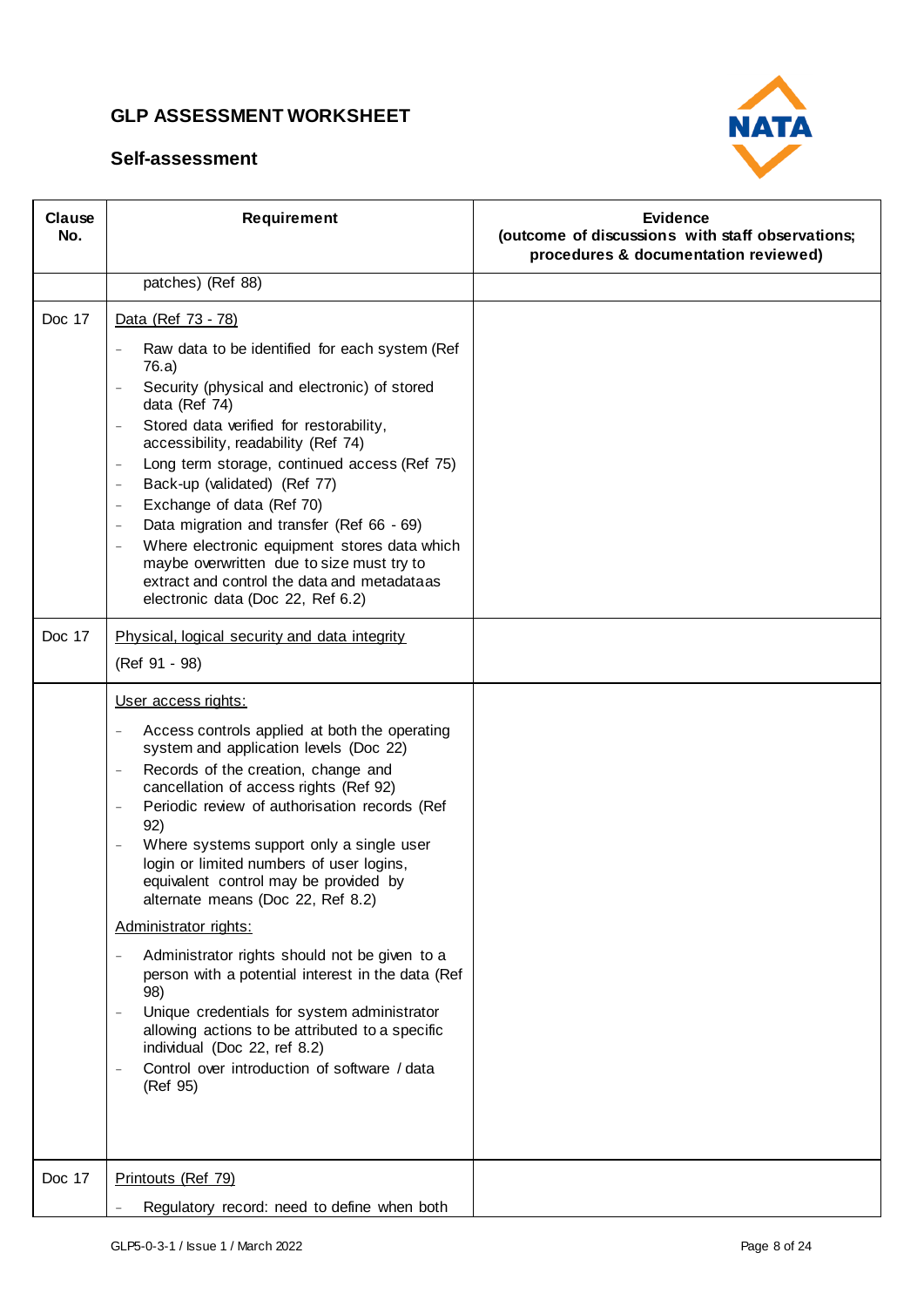

| Clause<br>No. | <b>Requirement</b>                                                                                                                                                                                                                                                                                                                                                                                                                                                                                                                                                                                     | <b>Evidence</b><br>(outcome of discussions with staff observations;<br>procedures & documentation reviewed) |
|---------------|--------------------------------------------------------------------------------------------------------------------------------------------------------------------------------------------------------------------------------------------------------------------------------------------------------------------------------------------------------------------------------------------------------------------------------------------------------------------------------------------------------------------------------------------------------------------------------------------------------|-------------------------------------------------------------------------------------------------------------|
|               | electronic and hard copy raw data are<br>maintained (Ref 107)<br>If printouts (e.g. of chromatograms) used as<br>$\qquad \qquad -$<br>"regulatory record" all electronic data<br>(metadata, derived data) must also be printed,<br>or alternatively, verifiable on screen in human<br>readable format and retained<br>Any printouts should comprise all associated<br>available metadata and should keep the link<br>that binds them to the raw data. For example,<br>if the associated metadata are printed in<br>another page from the raw data (Doc 22, Ref<br>6.14)                                |                                                                                                             |
| Doc 17        | Electronic Signatures (Ref 102 - 107)<br>system validated (Ref 103)<br>traceable to individual by name and their role<br>in the study (Ref 102, 104)<br>Password re-entry required (Ref 105)<br>$\overline{\phantom{a}}$<br>Include date, time, identification of signatory<br>$\overline{\phantom{a}}$<br>and meaning of the signature (Ref 102)<br>Changes to electronically signed data must<br>$\blacksquare$<br>not change the originally applied eSig or its<br>metadata (Ref 106)<br>Authenticity verified (Ref 1.5)                                                                            |                                                                                                             |
| Doc 17        | Audit Trails (Ref 80 - 83)<br>enabled, in human readable (Ref 80)<br>$\overline{\phantom{a}}$<br>personnel with a direct interest in the data must<br>not be able to amend or switch off the audit<br>trail (Ref 81, see also Doc 22)<br>review of audit trail (Ref 82) as determined by<br>risk assessment identifying the criticality of the<br>data subject and the criticality of transactions<br>identified through the data flow (Doc 22 Ref<br>7.2)                                                                                                                                             |                                                                                                             |
| Doc 17        | Electronic Archiving (Ref 109 - 118)<br>Archiving process to be validated (Ref 113)<br>Readability, integrity and retrievability<br>$\overline{\phantom{a}}$<br>throughout retention period (Ref 114)<br>Information that is captured in a dynamic state<br>$\overline{\phantom{a}}$<br>to remain available in that state (Doc 22)<br>Migration or conversion of data to different<br>$\equiv$<br>format to include raw data, meta data, audit<br>trails, etc. (Ref 114)<br>Where migration with full original record<br>$\overline{\phantom{a}}$<br>functionality is not possible, the migration file |                                                                                                             |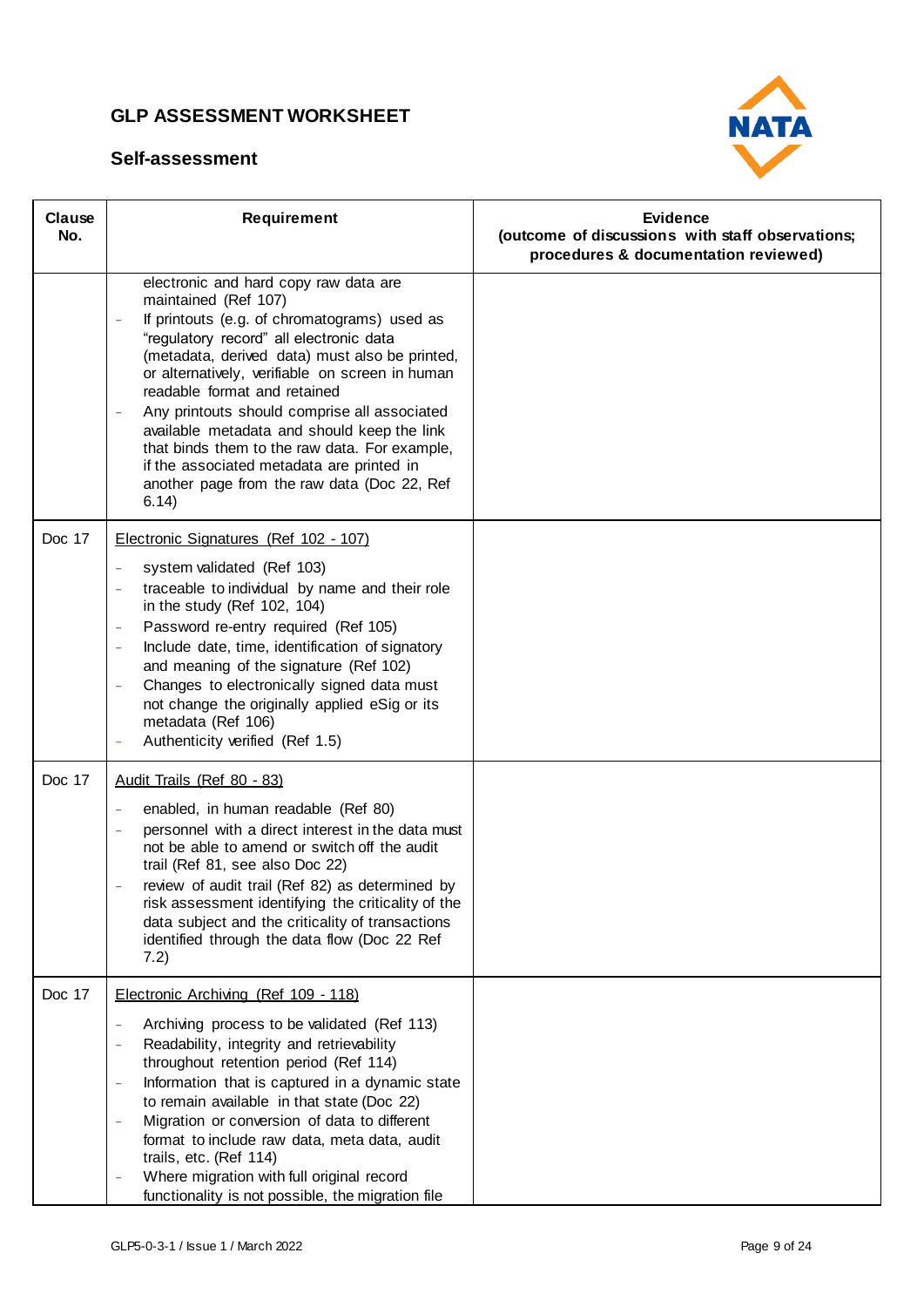#### **Self-assessment**



| Clause<br>No. | Requirement                                                                                                                                                                                                                                                                                                                                                                                                                                                                                                                                                             | Evidence<br>(outcome of discussions with staff observations;<br>procedures & documentation reviewed) |
|---------------|-------------------------------------------------------------------------------------------------------------------------------------------------------------------------------------------------------------------------------------------------------------------------------------------------------------------------------------------------------------------------------------------------------------------------------------------------------------------------------------------------------------------------------------------------------------------------|------------------------------------------------------------------------------------------------------|
|               | format should be selected taking into account<br>the balance of risk between long-term<br>accessibility versus the possibility of reduced<br>dynamic data functionality. It is recognised<br>that the need to maintain accessibility may<br>require migration to a file format that loses<br>some attributes and/or dynamic data<br>functionality. It is the TFM's responsibility to<br>assess the impact of such losses and maintain<br>the link between the readable audit trail or<br>electronic signatures and the audited data to<br>an acceptable level. (Doc 22) |                                                                                                      |
| Doc 17        | Disaster Recovery (Ref 119 - 122)<br>Disaster recovery provisions tested and<br>validated<br>Availability of software necessary for recovery<br>May necessitate re-validation<br>$\overline{\phantom{a}}$<br>Verification of each back-up to ensure it has<br>$\equiv$<br>functioned correctly (Doc 22)                                                                                                                                                                                                                                                                 |                                                                                                      |

# **5. Test Systems**

| Clause<br>No. | <b>Requirement</b>                                                                                                                                                                                                                                     | Evidence<br>(outcome of discussions with staff observations;<br>procedures & documentation reviewed) |
|---------------|--------------------------------------------------------------------------------------------------------------------------------------------------------------------------------------------------------------------------------------------------------|------------------------------------------------------------------------------------------------------|
| 5.1           | <b>Physical/Chemical</b>                                                                                                                                                                                                                               |                                                                                                      |
| 5.1.1         | Suitably located, appropriate design and adequate<br>capacity                                                                                                                                                                                          |                                                                                                      |
| 5.1.2         | Integrity of system to be ensured                                                                                                                                                                                                                      |                                                                                                      |
| 5.2           | <b>Biological</b>                                                                                                                                                                                                                                      |                                                                                                      |
| 5.2.1         | Conditions for storage, housing, handling and<br>care.<br>Separation<br>$\qquad \qquad -$<br>Temp Parameters<br>$\overline{\phantom{0}}$<br><b>Humidity Parameters</b><br>$\overline{\phantom{a}}$<br>Light/dark cycle (verified)<br>$\qquad \qquad -$ |                                                                                                      |
| 5.2.2         | Isolated on arrival until health status evaluated. At<br>start of study, test systems to be free from disease<br>or condition that may interfere with study.<br>Test systems becoming diseased or injured during                                       |                                                                                                      |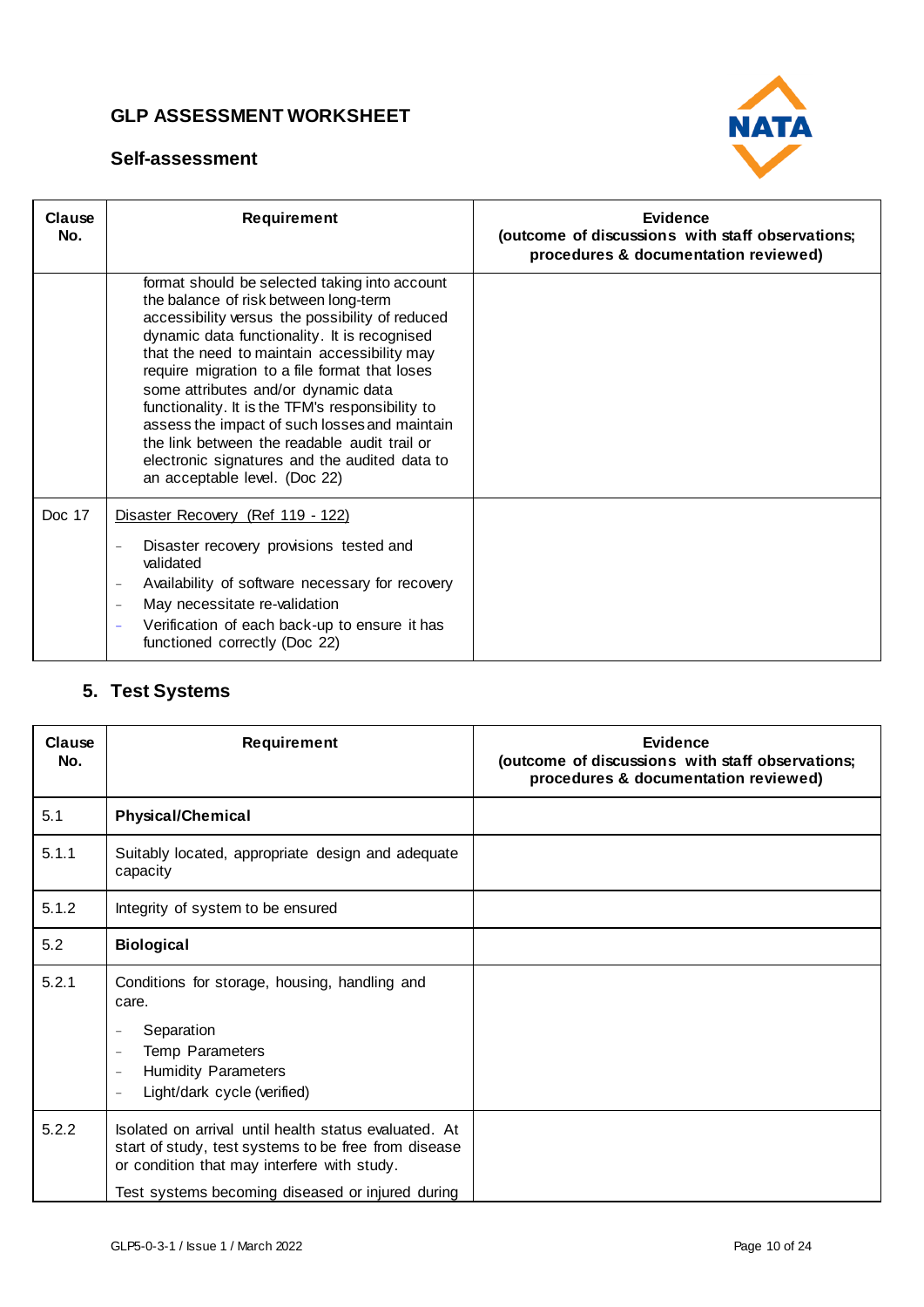



| Clause<br>No. | <b>Requirement</b>                                                                                                                                    | Evidence<br>(outcome of discussions with staff observations;<br>procedures & documentation reviewed) |
|---------------|-------------------------------------------------------------------------------------------------------------------------------------------------------|------------------------------------------------------------------------------------------------------|
|               | course of study to be isolated                                                                                                                        |                                                                                                      |
|               | Records of diagnosis and treatment of any disease                                                                                                     |                                                                                                      |
|               | Withholding period if used on previous studies                                                                                                        |                                                                                                      |
| 5.2.3         | Records of source, date of arrival, arrival<br>conditions.                                                                                            |                                                                                                      |
| 5.2.4         | Acclimatised prior to TI administration                                                                                                               |                                                                                                      |
| 5.2.5         | ID of test system                                                                                                                                     |                                                                                                      |
|               | Housing identified                                                                                                                                    |                                                                                                      |
|               | ID of test systems if removed from housing<br>containers                                                                                              |                                                                                                      |
|               | Test systems as stated in SP                                                                                                                          |                                                                                                      |
| 5.2.6         | Any material in contact with test system free from<br>contaminants at levels that would interfere with the<br>study (Testing of feed, water, bedding) |                                                                                                      |
|               | Husbandry - cleaning of housing, changing of<br>bedding                                                                                               |                                                                                                      |
|               | Pest control agents documented                                                                                                                        |                                                                                                      |

| 5.2.7 | Test systems in field sites                                                                                                       |
|-------|-----------------------------------------------------------------------------------------------------------------------------------|
|       | Location maps<br>$\overline{\phantom{0}}$<br>ID of plots<br>$\overline{\phantom{0}}$                                              |
|       | Potential for contamination of test site<br>$\overline{\phantom{0}}$<br>Details of previous sprayings<br>$\overline{\phantom{0}}$ |
|       |                                                                                                                                   |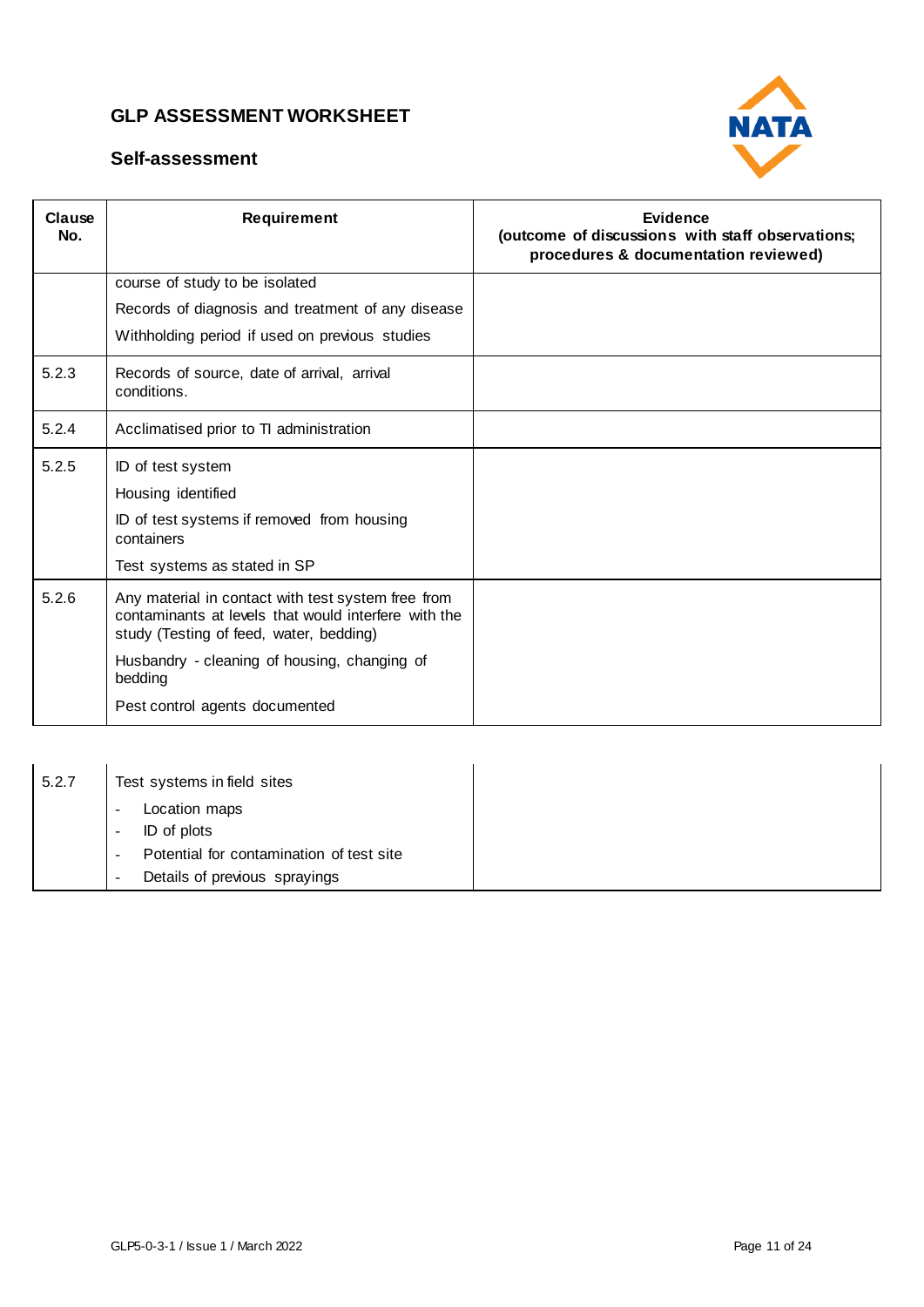



### **6. Test and Reference Items**

| Clause<br>No. | Requirement                                                                                                                                                                                                                                                  | <b>Evidence</b><br>(outcome of discussions with staff observations;<br>procedures & documentation reviewed) |
|---------------|--------------------------------------------------------------------------------------------------------------------------------------------------------------------------------------------------------------------------------------------------------------|-------------------------------------------------------------------------------------------------------------|
| 6.1           | Receipt, Handling, Sampling and Storage                                                                                                                                                                                                                      |                                                                                                             |
| 6.1.1         | - Records of characterisation, receipt and<br>quantities received and used.                                                                                                                                                                                  |                                                                                                             |
|               | - Transport conditions established in advance and<br>monitored if appropriate (Doc 19 Ref 21).                                                                                                                                                               |                                                                                                             |
|               | - Documented assessment of integrity on arrival<br>(including review of transport conditions, physical<br>condition of TI and container) (Doc 19, Ref 22).                                                                                                   |                                                                                                             |
|               | - Identity of TI should be verified upon receipt.<br>Information on the container labelling versus CoA<br>(Doc 19, Ref 24).                                                                                                                                  |                                                                                                             |
|               | - Reconciliation between amounts received,<br>amount used and amount remaining, with any<br>discrepancies investigated and justified (Doc 19,<br>Ref 32).                                                                                                    |                                                                                                             |
| 6.1.2         | Handling, sampling and storage procedures to<br>assure homogeneity and stability and to minimise<br>potential for contamination or mix up.                                                                                                                   |                                                                                                             |
| 6.1.3         | Labelling of storage containers to carry unique<br>identification information, expiry date and specific<br>storage instructions (Doc 19, Ref 26).                                                                                                            |                                                                                                             |
| 6.2           | Characterisation                                                                                                                                                                                                                                             |                                                                                                             |
| 6.2.1         | - TI and RI must be characterised                                                                                                                                                                                                                            |                                                                                                             |
|               | -Documented check of physical characteristics<br>against CoA on receipt (or first opening) (Doc 19,<br>Ref 25).                                                                                                                                              |                                                                                                             |
| 6.2.2         | - The identity, including batch number, purity,<br>composition, concentrations, or other<br>characteristics required to define each batch of<br>TI/RI must be known.                                                                                         |                                                                                                             |
|               | - CoA must contain details of identity, biological<br>parameters, batch number, purity, composition,<br>concentration. Stability information must also be<br>available. If CoA is inadequate, this constitutes a<br>deviation (Doc 19, Ref 34, 35, 42 & 44). |                                                                                                             |
|               | - TI usage should only occurs when sufficient<br>information is available to confirm identity.<br>Characterisation (including stability) must be<br>complete by the end of the study. If not, this is a                                                      |                                                                                                             |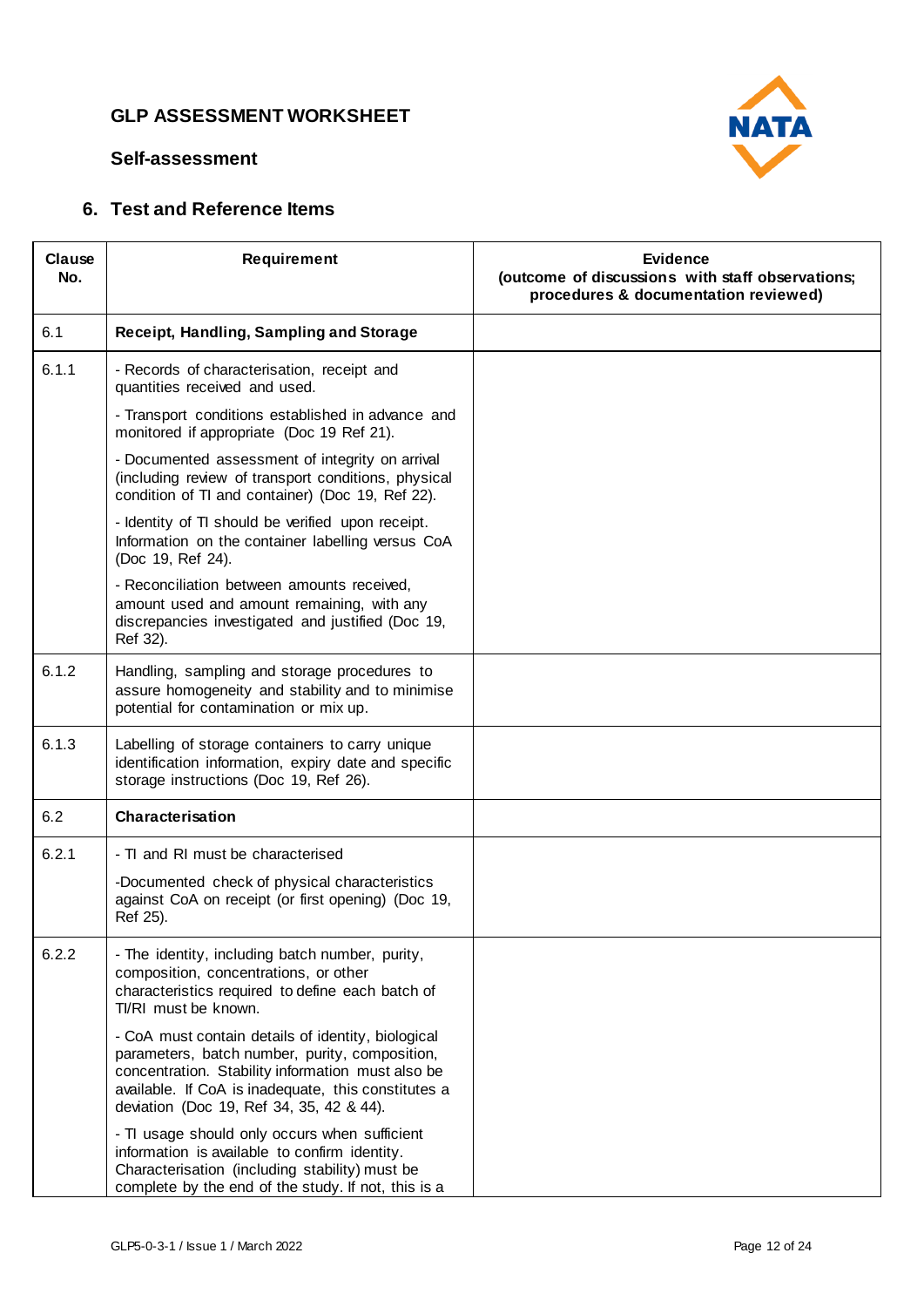

| Clause<br>No. | Requirement                                                                                                                                                                                                                                                                             | <b>Evidence</b><br>(outcome of discussions with staff observations;<br>procedures & documentation reviewed) |
|---------------|-----------------------------------------------------------------------------------------------------------------------------------------------------------------------------------------------------------------------------------------------------------------------------------------|-------------------------------------------------------------------------------------------------------------|
|               | deviation. (Doc 19, Ref 37 & 38)                                                                                                                                                                                                                                                        |                                                                                                             |
|               | - Lack of characterisation data should be justified<br>(Doc 19, Ref 46 & 47).                                                                                                                                                                                                           |                                                                                                             |
|               | - Verification of the quality and integrity of the<br>characterisation information provided on the CoA,<br>e.g. what quality system was the data generated<br>under (Doc 19, Ref 40).                                                                                                   |                                                                                                             |
| 6.2.3         | Where supplied by Sponsor, mechanism in place<br>to verify the ID of the TI                                                                                                                                                                                                             |                                                                                                             |
| 6.2.4         | Stability under storage and test conditions to be<br>known.                                                                                                                                                                                                                             |                                                                                                             |
| 6.2.5         | Prepared test item                                                                                                                                                                                                                                                                      |                                                                                                             |
|               | Homogeneity, conc, stab in vehicle must be<br>determined and reported                                                                                                                                                                                                                   |                                                                                                             |
|               | Expected that this data is generated in<br>$\blacksquare$<br>compliance with GLP. If not, it needs to be<br>highlighted in the report and the impact on the<br>validity of the study and integrity of the TI<br>assessed (Doc 19, Ref 44, 62, 63 & 64).                                 |                                                                                                             |
|               | For tank mixes, this analysis may be<br>$\overline{\phantom{a}}$<br>undertaken as a separate laboratory<br>experiment.                                                                                                                                                                  |                                                                                                             |
|               | Use of pre-existing data acceptable if justified<br>by documented risk assessment provided that<br>this data is available and there are records to<br>demonstrate that equivalent preparation<br>processes were used.                                                                   |                                                                                                             |
| 6.2.6         | Retention/archiving of TI (for all studies except for<br>short term)                                                                                                                                                                                                                    |                                                                                                             |
|               | Sample from each batch should be retained<br>$\overline{\phantom{a}}$<br>and archived (either immediately after receipt<br>or on first opening of container), under<br>appropriate storage conditions, for as long as<br>its quality permits evaluation (Doc 19 Ref 28,<br>70, 71, 72). |                                                                                                             |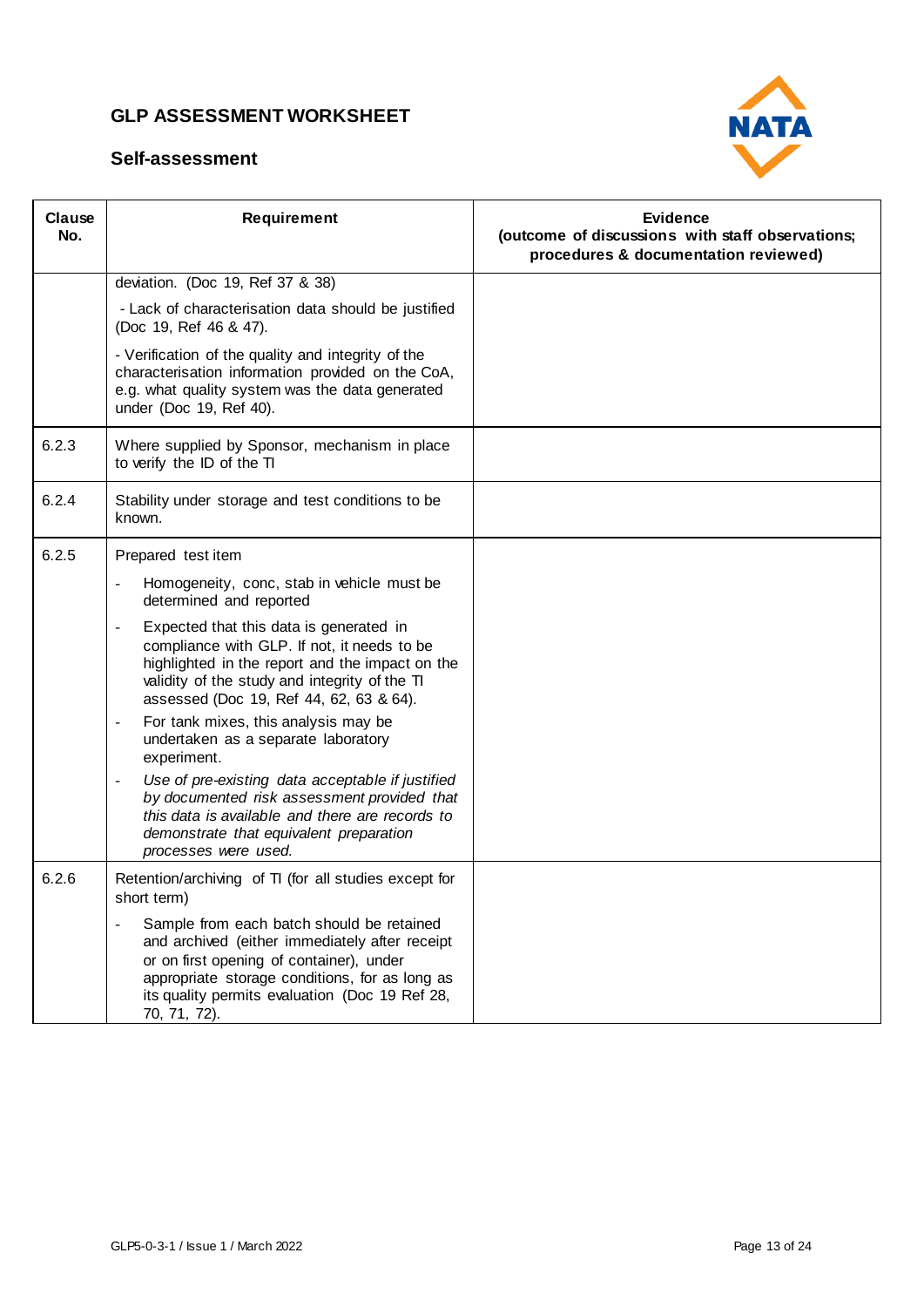#### **Self-assessment**



### **7. SOPs**

| Clause<br>No.      | Requirement                                                                                                                                                                                                                                                                                                                                                                                                                                                                                                 | <b>Evidence</b><br>(outcome of discussions with staff observations;<br>procedures & documentation reviewed) |
|--------------------|-------------------------------------------------------------------------------------------------------------------------------------------------------------------------------------------------------------------------------------------------------------------------------------------------------------------------------------------------------------------------------------------------------------------------------------------------------------------------------------------------------------|-------------------------------------------------------------------------------------------------------------|
| 7.1                | SOPs & revisions approved by TFM/TSM                                                                                                                                                                                                                                                                                                                                                                                                                                                                        |                                                                                                             |
| Doc 22             | Forms (Ref 6.2):<br>The number of used templates compared to<br>$\bar{\phantom{a}}$<br>the number of available copies to be controlled<br>If templates or forms are available by printing,<br>$\overline{a}$<br>the number of printouts to be controlled                                                                                                                                                                                                                                                    |                                                                                                             |
| 7.2                | Access to SOPs<br>Immediately available<br>$\bar{\phantom{a}}$<br>Hard copy/electronic<br>$\blacksquare$<br>Current versions available only (version<br>$\overline{\phantom{a}}$<br>control)<br>Access to textbooks, analytical methods,<br>$\overline{a}$<br>manuals used as supplements to SOPs                                                                                                                                                                                                           |                                                                                                             |
| 7.3                | Deviations from SOPs documented and<br>acknowledged by SD/PI                                                                                                                                                                                                                                                                                                                                                                                                                                                |                                                                                                             |
| 7.4                | SOPs available for following:                                                                                                                                                                                                                                                                                                                                                                                                                                                                               |                                                                                                             |
| 7.4.1              | Test and reference items covering:<br>transport, receipt, identification, labelling,<br>$\overline{\phantom{a}}$<br>sampling, handling, storage, characterisation,<br>archiving and disposal (Refer to Doc 19 Ref<br>16).                                                                                                                                                                                                                                                                                   |                                                                                                             |
| 7.4.2a)            | Equipment/apparatus covering:<br>use, maintenance, cleaning and calibration<br>$\bar{\phantom{a}}$                                                                                                                                                                                                                                                                                                                                                                                                          |                                                                                                             |
| 7.4.2 <sub>b</sub> | Computerised systems covering:<br>validation<br>acceptance testing<br>$\blacksquare$<br>operation<br>$\overline{\phantom{a}}$<br>maintenance, fault repair<br>$\blacksquare$<br>security<br>$\blacksquare$<br>change control<br>$\overline{\phantom{a}}$<br>back-up and business continuity, disaster<br>$\overline{\phantom{a}}$<br>recovery<br>periodic evaluation<br>responsibilities<br>archiving and retrieval<br>monitoring and auditing of systems<br>system retirement<br>(Refer to Doc 17, Ref 47) |                                                                                                             |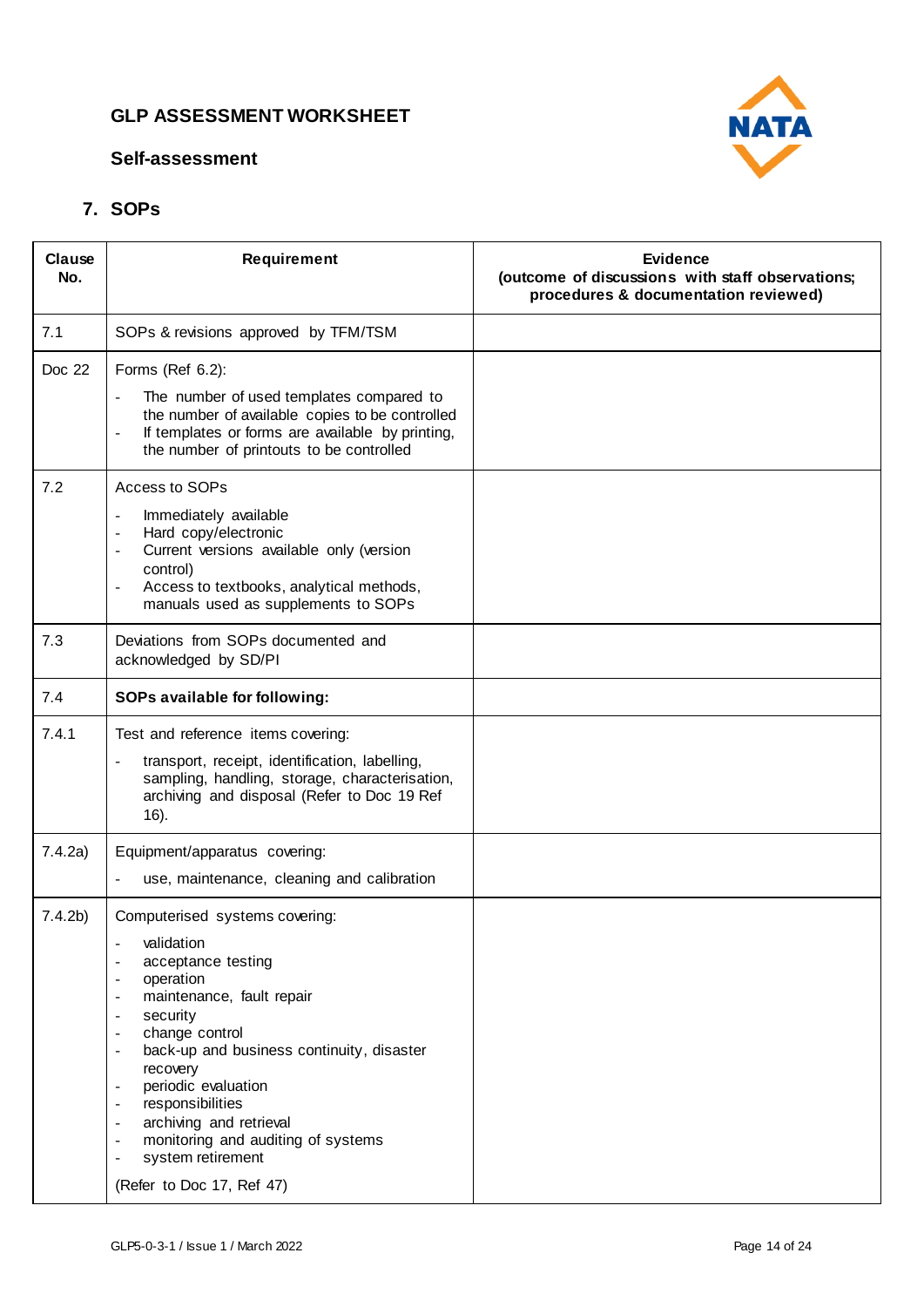

| Clause<br>No. | Requirement                                                                                                                                                                                                                                                                                                                                                                                                                                                                                                                                                                                                                                                                                                                                                                                                                                                                                                                                                                                                                                            | Evidence<br>(outcome of discussions with staff observations;<br>procedures & documentation reviewed) |
|---------------|--------------------------------------------------------------------------------------------------------------------------------------------------------------------------------------------------------------------------------------------------------------------------------------------------------------------------------------------------------------------------------------------------------------------------------------------------------------------------------------------------------------------------------------------------------------------------------------------------------------------------------------------------------------------------------------------------------------------------------------------------------------------------------------------------------------------------------------------------------------------------------------------------------------------------------------------------------------------------------------------------------------------------------------------------------|------------------------------------------------------------------------------------------------------|
| 7.4.2c)       | reagents and solutions covering preparation and<br>labelling                                                                                                                                                                                                                                                                                                                                                                                                                                                                                                                                                                                                                                                                                                                                                                                                                                                                                                                                                                                           |                                                                                                      |
| 7.4.3         | Record keeping, Reporting, Archiving covering:<br>coding of studies, data collection, preparation<br>of reports, handling of data                                                                                                                                                                                                                                                                                                                                                                                                                                                                                                                                                                                                                                                                                                                                                                                                                                                                                                                      |                                                                                                      |
| Doc 15        | Archiving SOPs to include:<br>Responsibilities of the archivist and archiving<br>staff<br>Storage conditions / environmental control<br>$\overline{\phantom{a}}$<br>Security / access control<br>$\sim$<br>Procedures for the receipt of records and<br>$\overline{\phantom{a}}$<br>materials<br>Indexing procedures, including electronic<br>$\overline{\phantom{a}}$<br>records<br>Procedures for accessing, removal and return<br>of records and materials<br>Retention period<br>$\overline{\phantom{a}}$<br>Contract archiving services, if applicable<br>$\blacksquare$<br>Disaster recovery (archive contents)<br>$\overline{\phantom{a}}$<br>Disposal of archived records and materials<br>$\blacksquare$<br>Frequency of archiving non-study specific<br>records.<br>Where hybrid systems are required to be used,<br>$\overline{\phantom{a}}$<br>this should be clearly documented as to what<br>constitutes the whole data set and SOP should<br>define which records should be retained. (Doc<br>22)<br>Refer to Document No 15 (ref 7.1). |                                                                                                      |
| Doc 22        | Data integrity SOPs to cover:<br>Data governance (Ref 5.1.5)<br>$\overline{\phantom{a}}$<br>Scribe documentation (Ref 6.2)<br>Processing data rules (Ref 6.9)<br>Process for data review including actions to be<br>taken if deviations identified. This procedure<br>should enable data corrections or clarifications<br>to provide visibility of the original record, and<br>audit trailed traceability of the correction (Ref<br>$7.1$ ).                                                                                                                                                                                                                                                                                                                                                                                                                                                                                                                                                                                                           |                                                                                                      |
| 7.4.4         | <b>Test System SOPs</b>                                                                                                                                                                                                                                                                                                                                                                                                                                                                                                                                                                                                                                                                                                                                                                                                                                                                                                                                                                                                                                |                                                                                                      |
| 7.4.4a)       | Room preparation and environmental room<br>conditions                                                                                                                                                                                                                                                                                                                                                                                                                                                                                                                                                                                                                                                                                                                                                                                                                                                                                                                                                                                                  |                                                                                                      |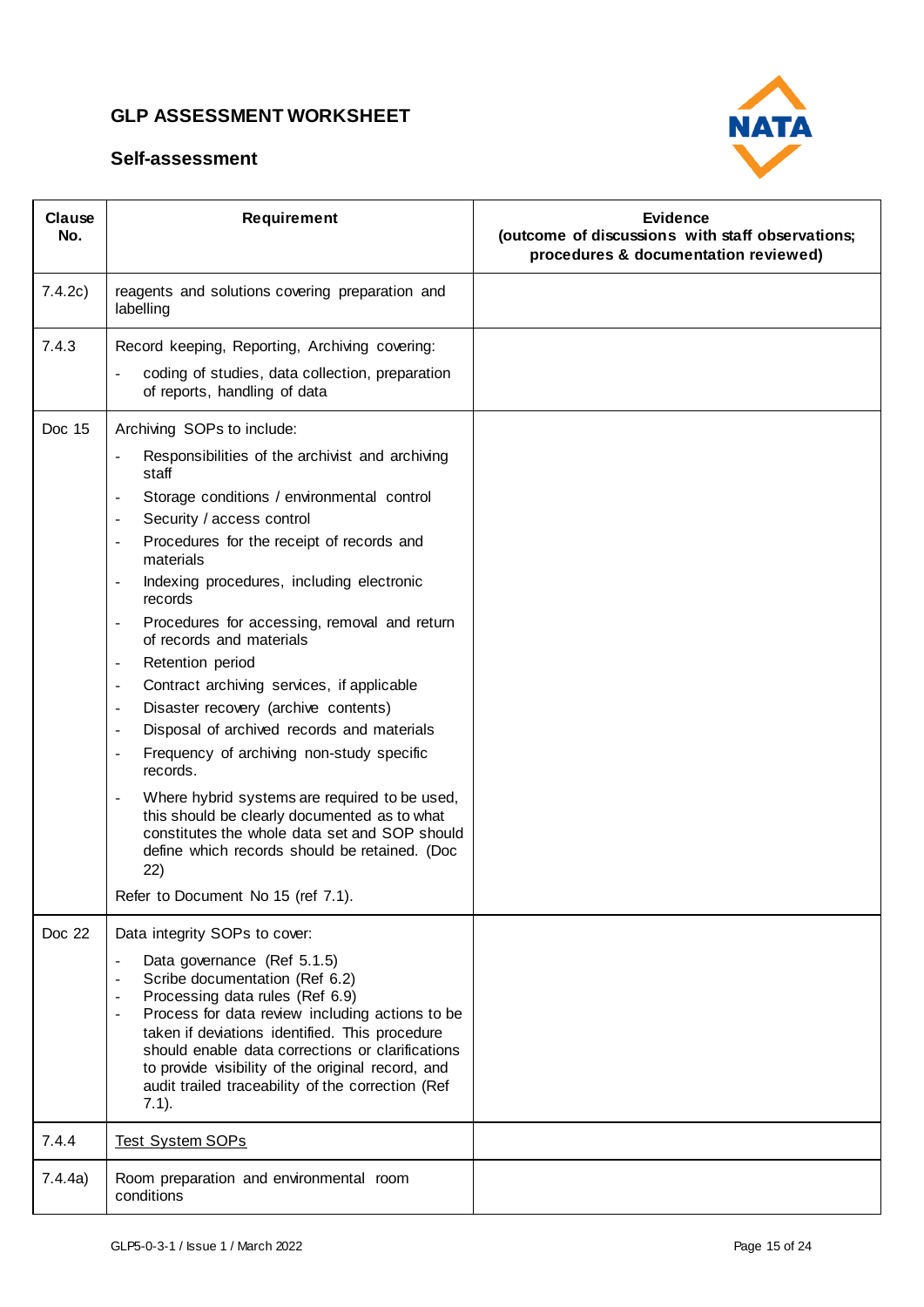



| Clause<br>No.      | Requirement                                                                                                                                                                                                                                                                                         | <b>Evidence</b><br>(outcome of discussions with staff observations;<br>procedures & documentation reviewed) |
|--------------------|-----------------------------------------------------------------------------------------------------------------------------------------------------------------------------------------------------------------------------------------------------------------------------------------------------|-------------------------------------------------------------------------------------------------------------|
| 7.4.4 <sub>b</sub> | Receipt, transfer, proper placement,<br>characterisation, identification and care of test<br>system                                                                                                                                                                                                 |                                                                                                             |
| 7.4.4c)            | Test system preparation, observations and<br>examinations before, during and at conclusion of<br>study                                                                                                                                                                                              |                                                                                                             |
| 7.4.4d)            | Handling test system individuals found moribund<br>or dead during study                                                                                                                                                                                                                             |                                                                                                             |
| 7.4.4e)            | Collection, identification and handling of<br>specimens                                                                                                                                                                                                                                             |                                                                                                             |
| 7.4.4f             | Test systems in field plots                                                                                                                                                                                                                                                                         |                                                                                                             |
| 7.4.5              | QA SOPs to cover:<br>planning, scheduling, performing,<br>documenting and reporting inspections                                                                                                                                                                                                     |                                                                                                             |
| Doc 13             | Multi-site SOPs to cover:<br>Selection and monitoring of test sites<br>Appointment and replacement of PI<br>Transfer of data. specimens and samples<br>$\overline{\phantom{a}}$<br>between sites<br>Storage, return or disposal of TI and RI being<br>$\overline{\phantom{a}}$<br>used at remote TS |                                                                                                             |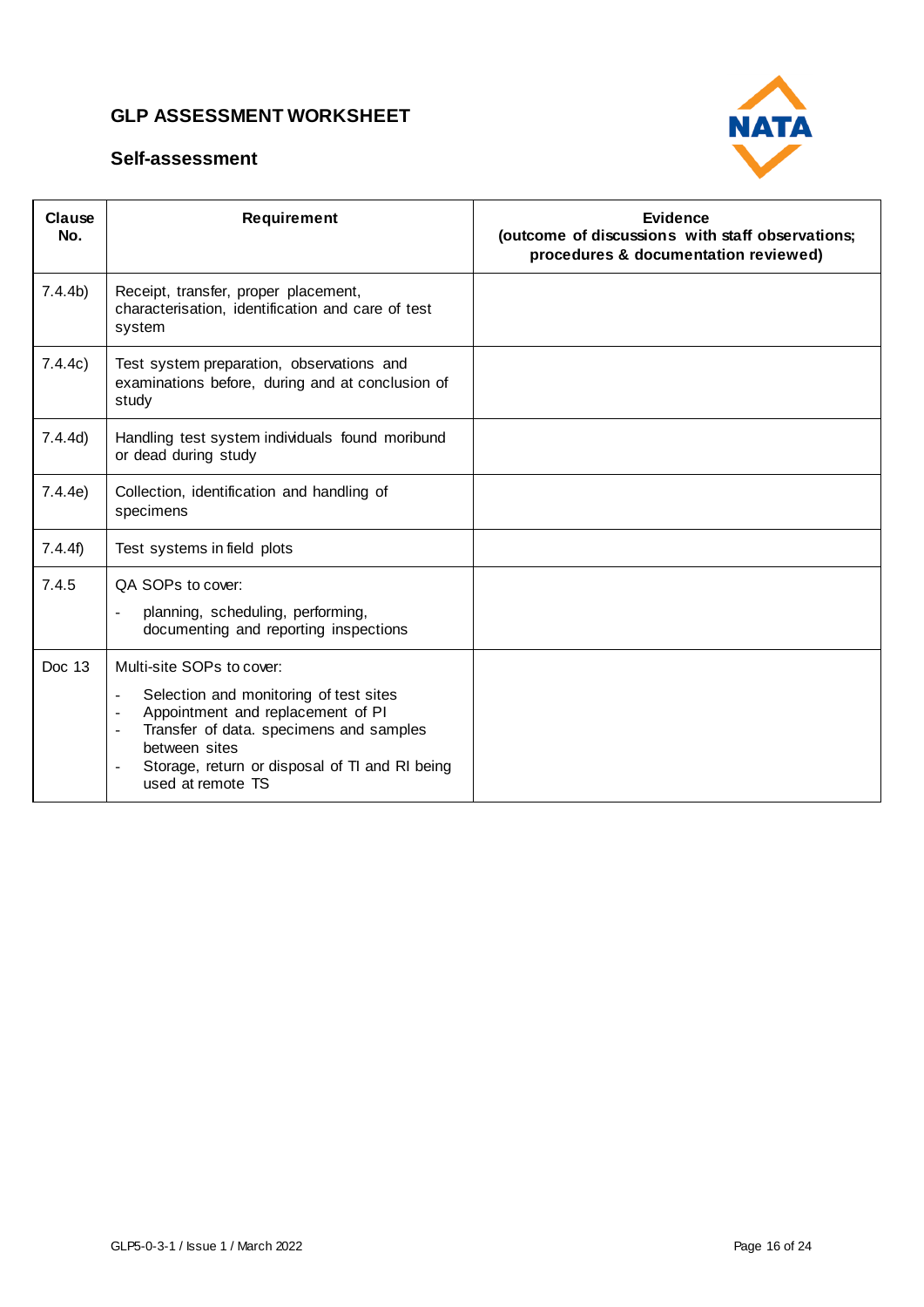

#### **Self-assessment**

# **8. Performance of the Study**

| Clause<br>No.      | <b>Requirement</b>                                                                             | <b>Evidence</b><br>(outcome of discussions with staff observations;<br>procedures & documentation reviewed) |
|--------------------|------------------------------------------------------------------------------------------------|-------------------------------------------------------------------------------------------------------------|
| 8.1                | <b>Study Plan</b>                                                                              |                                                                                                             |
| 8.1.1              | Plan approved by dated signature of the SD prior<br>to the initiation of the study.            |                                                                                                             |
| 8.1.2a)            | Amendments justified and approved by SD and<br>maintained with SP                              |                                                                                                             |
| 8.1.2a)            | Deviations described, explained, acknowledged<br>and dated in a timely fashion                 |                                                                                                             |
| 8.1.3              | For short term studies, a general SP accompanied<br>by a study specific supplement may be used |                                                                                                             |
| 8.2                | <b>Content of the Study Plan</b>                                                               |                                                                                                             |
| 8.2.1a)            | Title                                                                                          |                                                                                                             |
| 8.2.1 <sub>b</sub> | Nature and purpose                                                                             |                                                                                                             |
| 8.2.1c)            | ID of TI                                                                                       |                                                                                                             |
| 8.2.1d)            | Ref Item                                                                                       |                                                                                                             |
| 8.2.2a)            | Sponsor                                                                                        |                                                                                                             |
| 8.2.2 <sub>b</sub> | TF and TS                                                                                      |                                                                                                             |
| 8.2.2c)            | SD                                                                                             |                                                                                                             |
| 8.2.2d)            | PI and phases delegated                                                                        |                                                                                                             |
| 8.2.3a)            | Date of approval by SD                                                                         |                                                                                                             |
| 8.2.3 <sub>b</sub> | Proposed experimental start and finish dates                                                   |                                                                                                             |
| 8.2.4              | Reference to the OECD test guideline (TG), other<br>test guideline or method to be used        |                                                                                                             |
| 8.2.5a)            | Justification for selection of test system                                                     |                                                                                                             |
| 8.2.5 <sub>b</sub> | Characterisation of test system (species, strain,<br>source, weight range, age, sex, etc.).    |                                                                                                             |
| 8.2.5c)            | Administration method                                                                          |                                                                                                             |
| 8.2.5d)            | Dose levels, concentration, frequency, duration of                                             |                                                                                                             |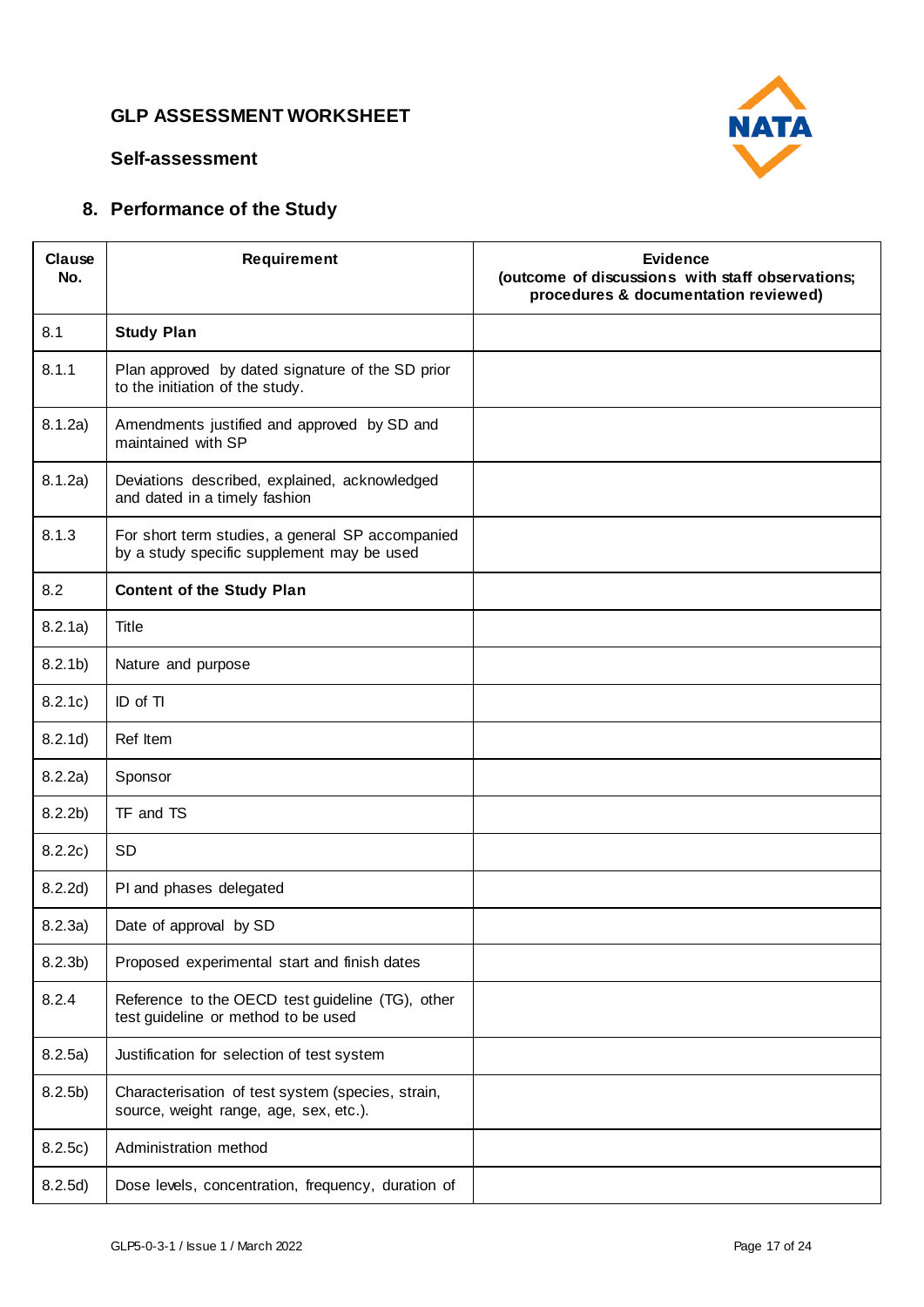



| Clause<br>No. | <b>Requirement</b>                                                                                                                                                                                                                                                                                                                                                                                                                                                                                                  | <b>Evidence</b><br>(outcome of discussions with staff observations;<br>procedures & documentation reviewed) |
|---------------|---------------------------------------------------------------------------------------------------------------------------------------------------------------------------------------------------------------------------------------------------------------------------------------------------------------------------------------------------------------------------------------------------------------------------------------------------------------------------------------------------------------------|-------------------------------------------------------------------------------------------------------------|
|               | application/administration                                                                                                                                                                                                                                                                                                                                                                                                                                                                                          |                                                                                                             |
| 8.2.5e)       | Experimental design including description of<br>chronological procedure of the study, all methods,<br>materials and conditions, type and frequency of<br>analysis, measurements, observations,<br>examinations to be performed and statistical<br>methods to be used.                                                                                                                                                                                                                                               |                                                                                                             |
| Doc 22        | Data transfer protocol or agreement with<br>mechanisms in place to ensure that the received<br>data have the same attributes as the sent data.<br>(Ref 6.10)                                                                                                                                                                                                                                                                                                                                                        |                                                                                                             |
| 8.2.6         | List of records to be retained                                                                                                                                                                                                                                                                                                                                                                                                                                                                                      |                                                                                                             |
| 8.3           | <b>Conduct of the Study</b>                                                                                                                                                                                                                                                                                                                                                                                                                                                                                         |                                                                                                             |
| 8.3.1         | Unique ID, with all items concerning the study<br>carrying this identification.                                                                                                                                                                                                                                                                                                                                                                                                                                     |                                                                                                             |
| 8.3.2         | Study conducted in accordance with SP                                                                                                                                                                                                                                                                                                                                                                                                                                                                               |                                                                                                             |
| 8.3.3         | Data to be recorded directly, promptly, accurately,<br>legibly, with all entries signed or initialled and<br>dated.                                                                                                                                                                                                                                                                                                                                                                                                 |                                                                                                             |
|               | Data to be complete, consistent, enduring and<br>available throughout the lifecycle (Doc 22).                                                                                                                                                                                                                                                                                                                                                                                                                       |                                                                                                             |
| 8.3.4         | Corrections to data made so as not to obscure<br>previous entry, indicate the reason for the change,<br>and be dated or initialled and signed by the<br>individual making the change.                                                                                                                                                                                                                                                                                                                               |                                                                                                             |
| 8.3.5         | Computer data                                                                                                                                                                                                                                                                                                                                                                                                                                                                                                       |                                                                                                             |
|               | Data Integrity                                                                                                                                                                                                                                                                                                                                                                                                                                                                                                      |                                                                                                             |
| Doc 22        | Data Governance (Ref 5.1.5)                                                                                                                                                                                                                                                                                                                                                                                                                                                                                         |                                                                                                             |
|               | Data governance applied across the whole<br>$\overline{\phantom{a}}$<br>data life cycle addressing data ownership and<br>accountability and considering the design,<br>operation and monitoring of<br>processes/systems, including control over all<br>changes to data.<br>Risk management techniques to detect risks<br>$\overline{\phantom{a}}$<br>for data integrity failures, to minimise the<br>potential risk to data integrity and to identify<br>any residual risk.<br>Effectiveness of the data governance |                                                                                                             |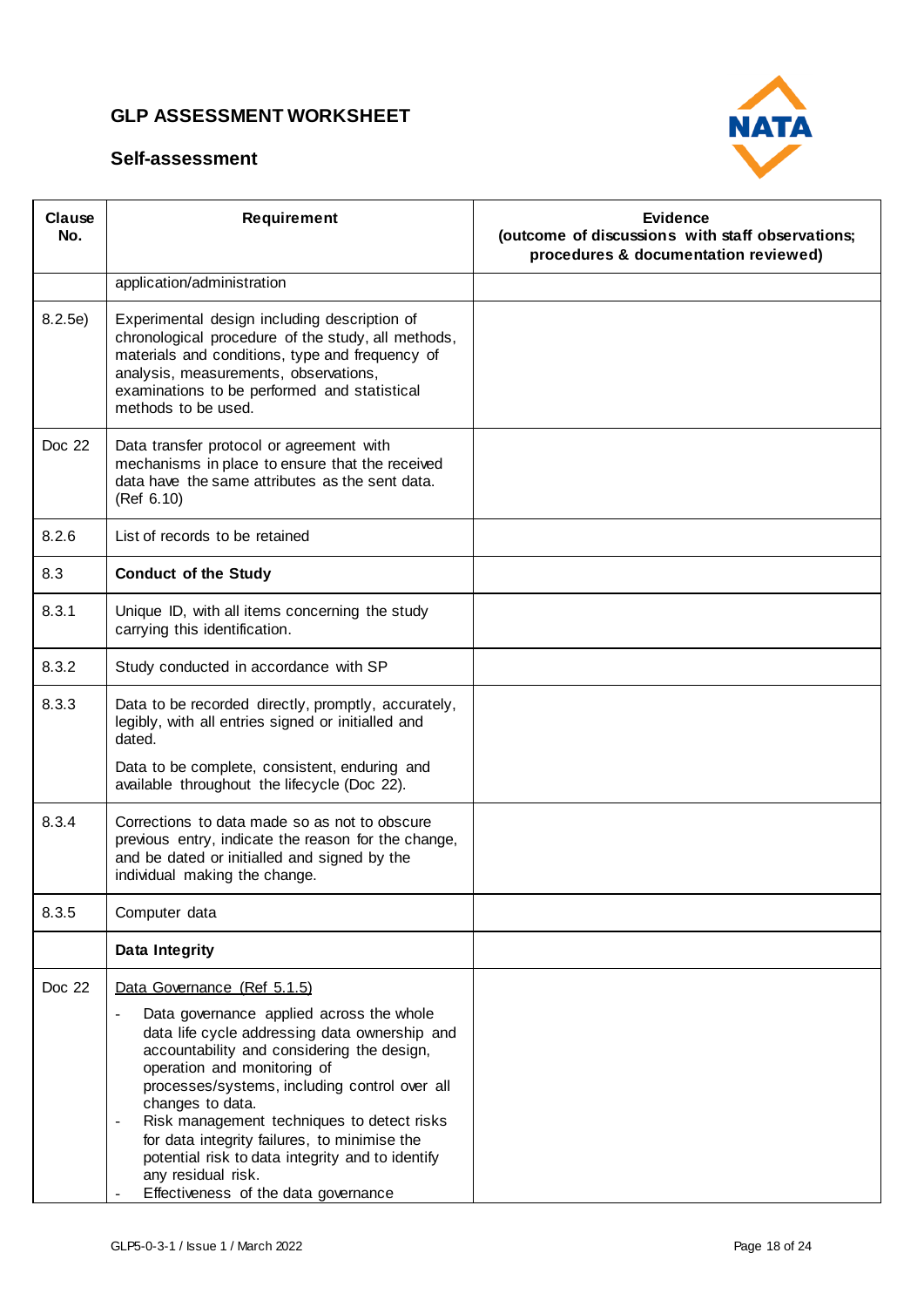

| Clause<br>No. | Requirement                                                                                                                                                                                                                                                                                                                                                                                                                                                                                                                                                                                                                                                                                                                                                                                                                                                                                                                                                                                              | Evidence<br>(outcome of discussions with staff observations;<br>procedures & documentation reviewed) |
|---------------|----------------------------------------------------------------------------------------------------------------------------------------------------------------------------------------------------------------------------------------------------------------------------------------------------------------------------------------------------------------------------------------------------------------------------------------------------------------------------------------------------------------------------------------------------------------------------------------------------------------------------------------------------------------------------------------------------------------------------------------------------------------------------------------------------------------------------------------------------------------------------------------------------------------------------------------------------------------------------------------------------------|------------------------------------------------------------------------------------------------------|
|               | approach to be monitored and assessed on a<br>regular basis as defined by TFM.                                                                                                                                                                                                                                                                                                                                                                                                                                                                                                                                                                                                                                                                                                                                                                                                                                                                                                                           |                                                                                                      |
| Doc 22        | Risk Assessment (or equivalent)<br>implementation of a fully documented system<br>$\overline{\phantom{a}}$<br>with supporting rationale taprovides an<br>acceptable state of control based on the data<br>integrity risk. Requires a documented risk<br>assessment (or equivalent) (Ref 5.1.2).<br>Risk mitigation (Ref 5.1.2)<br>$\overline{\phantom{a}}$<br>Prioritisation of areas for remediation,<br>$\blacksquare$<br>including acceptance of an appropriate level of<br>residual risk, to be documented and approved<br>by TFM (Ref 5.1.9).<br>Periodic reviews of the risk assessment (Ref<br>5.1.9<br>Where long-term remediation actions are<br>identified, risk-reducing short-term measures<br>to be identified, documented, and approved by<br>TFM until a more permanent solution is<br>implemented (Ref 5.1.9)<br>Access rights to data and records should be<br>$\overline{\phantom{a}}$<br>always set up based on the risk assessment of<br>each phase of the data lifecycle (Ref 8.1). |                                                                                                      |
| Doc 22        | Invalidating or excluding data (Ref 6.8)<br>Documented justification for any data<br>invalidated or excluded<br>Invalidated or excluded data to be considered<br>during data review and reporting<br>Investigations to find the cause of the<br>generation of data that must be invalidated or<br>excluded are essential.<br>For common cases (e.g. failure to meet<br>acceptance criteria), therules to exclude or<br>invalidate data should be defined in advance<br>in the study plan or in SOPs.<br>All data (even if invalidated) should be<br>$\overline{\phantom{a}}$<br>retained with the data set and be available for<br>review in a format that allows the validity of the<br>decision to invalidate or exclude the data to be<br>confirmed.                                                                                                                                                                                                                                                  |                                                                                                      |
| Doc 22        | Data Processing (Ref 6.9)<br>Records to allow reconstruction of all data<br>$\overline{a}$<br>processing activities regardless of whether the<br>output of that processing is subsequently<br>reported.<br>Repeat data processing with progressive<br>$\blacksquare$<br>modification of processing parameters, to be                                                                                                                                                                                                                                                                                                                                                                                                                                                                                                                                                                                                                                                                                     |                                                                                                      |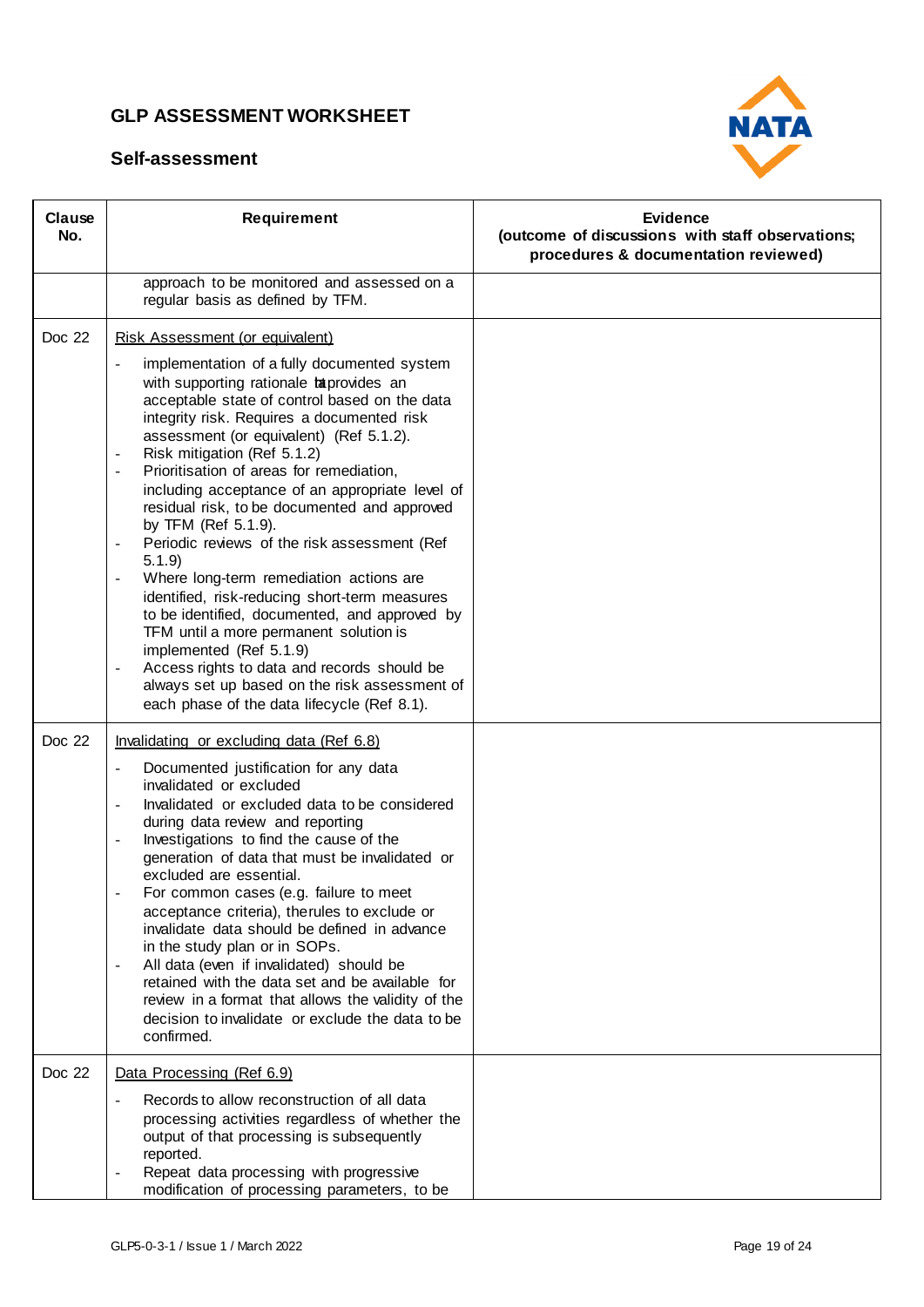

| Clause<br>No. | Requirement                                                                                                                                                                                                                                                                                                                                                                                                                                                                                                                                                                                                                                                                                                                                                                                                                                                                                                                                                                                                        | Evidence<br>(outcome of discussions with staff observations;<br>procedures & documentation reviewed) |
|---------------|--------------------------------------------------------------------------------------------------------------------------------------------------------------------------------------------------------------------------------------------------------------------------------------------------------------------------------------------------------------------------------------------------------------------------------------------------------------------------------------------------------------------------------------------------------------------------------------------------------------------------------------------------------------------------------------------------------------------------------------------------------------------------------------------------------------------------------------------------------------------------------------------------------------------------------------------------------------------------------------------------------------------|------------------------------------------------------------------------------------------------------|
|               | visible with documented justification.                                                                                                                                                                                                                                                                                                                                                                                                                                                                                                                                                                                                                                                                                                                                                                                                                                                                                                                                                                             |                                                                                                      |
| Doc 22        | Data Review (Ref 7.1)<br>the level and scope of data review defined by<br>$\equiv$<br>a risk assessment with critical data to be<br>reviewed through the critical steps of their data<br>life.<br>data review to include a review of relevant<br>$\overline{\phantom{a}}$<br>metadata, including audit trails or elements of<br>them.<br>Records of data review to include any<br>deviations detected by the review, the date that<br>review was performed and the signatures of<br>those performing the review<br>Review of manual data entry (Doc 17, Ref 72)<br>Review of datafrom hybrid systems - actual<br>$\sim$<br>data sources reviewed should be able to<br>determined (Doc 22 Ref 7.3)                                                                                                                                                                                                                                                                                                                  |                                                                                                      |
| Doc 22        | Computerised System Transactions (Ref 6.12)<br>critical transactions defined during<br>$\overline{\phantom{a}}$<br>development (e.g. via the URS) based on the<br>functionality and the level of risk associated with<br>the system.<br>process controls for critical transactions to<br>consider system design (prevention), together<br>with monitoring and review processes.<br>oversight of activities to alert to failures that<br>$\overline{\phantom{a}}$<br>are not addressed by the process design.<br>Computerised system transactions recorded<br>contemporaneously.<br>Where transactional systems are used, the<br>combination of multiple unit operations into a<br>combined single transaction is to be avoided<br>(e.g. multiple data entry before saving), and<br>the time intervals before saving of data should<br>be minimised. Systems designed to require<br>saving data to permanent memory before<br>prompting users to make changes. Exceptions<br>to these requirements to be justified. |                                                                                                      |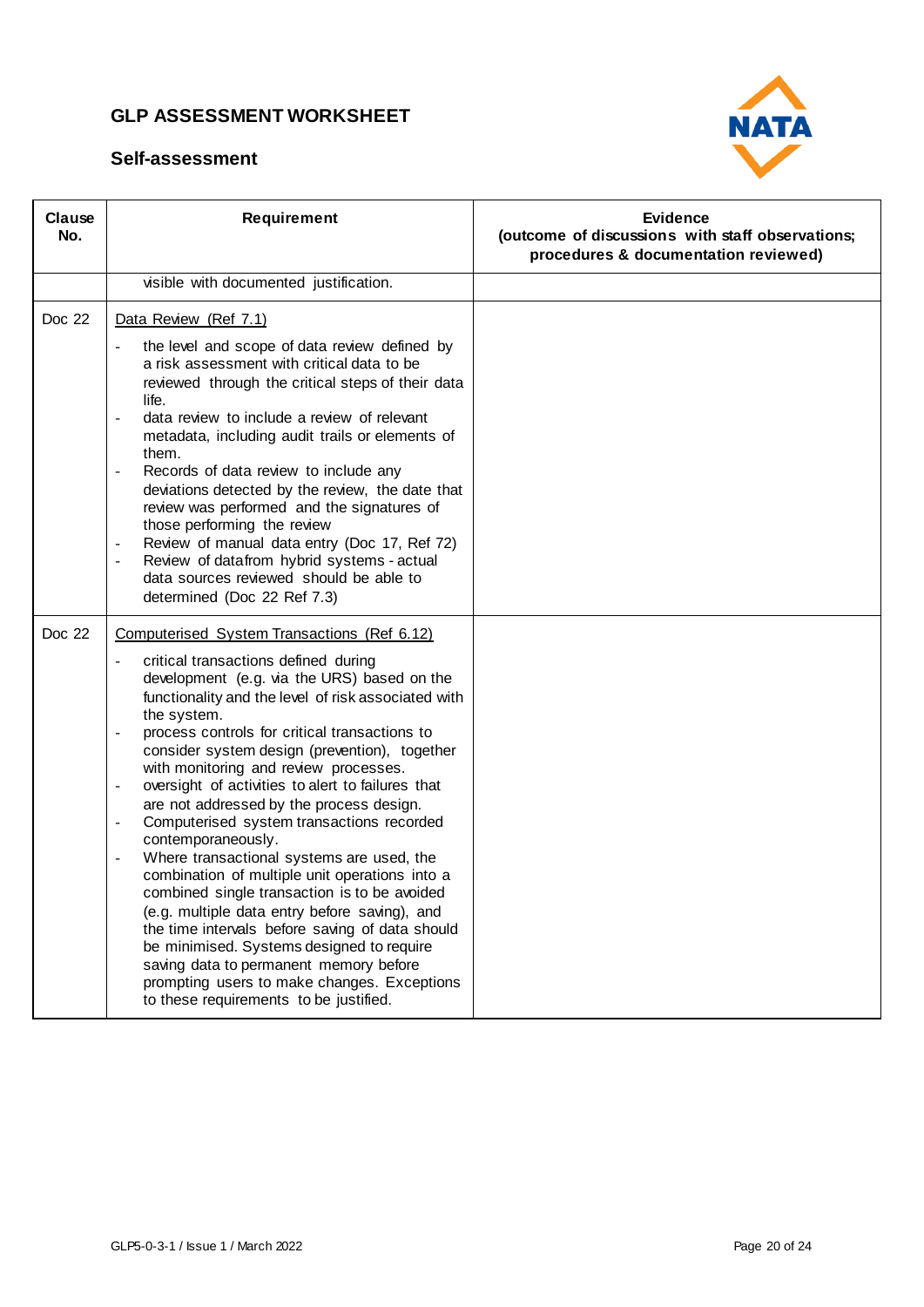

#### **Self-assessment**

# **9. Reporting of Study Results**

| Clause<br>No.      | <b>Requirement</b>                                                                                                                                                                                                                                                                                                              | <b>Evidence</b><br>(outcome of discussions with staff observations;<br>procedures & documentation reviewed) |
|--------------------|---------------------------------------------------------------------------------------------------------------------------------------------------------------------------------------------------------------------------------------------------------------------------------------------------------------------------------|-------------------------------------------------------------------------------------------------------------|
| 9.1                | General                                                                                                                                                                                                                                                                                                                         |                                                                                                             |
| 9.1.1              | Final Report for each study                                                                                                                                                                                                                                                                                                     |                                                                                                             |
| 9.1.2              | PI to sign and date their reports                                                                                                                                                                                                                                                                                               |                                                                                                             |
| 9.1.3              | SD compliance statement                                                                                                                                                                                                                                                                                                         |                                                                                                             |
| 9.1.4              | Corrections and additions to the report in the form<br>of an amendment.<br>Amendment to clearly specify the reason and be                                                                                                                                                                                                       |                                                                                                             |
|                    | signed and dated by the SD                                                                                                                                                                                                                                                                                                      |                                                                                                             |
| 9.1.5              | Reformatting to comply with submission<br>requirements of Regulator does not constitute an<br>amendment.                                                                                                                                                                                                                        |                                                                                                             |
| 9.2                | <b>Content of the Final Report</b>                                                                                                                                                                                                                                                                                              |                                                                                                             |
| 9.2.1a)            | Title                                                                                                                                                                                                                                                                                                                           |                                                                                                             |
| 9.2.1 <sub>b</sub> | ID of TI                                                                                                                                                                                                                                                                                                                        |                                                                                                             |
|                    | If the TI is supplied pre-prepared, the final report<br>should describe where it was prepared and by<br>whom. Characterisation data on the active TI<br>ingredient should also be available and reported<br>(Doc 19, Ref 61).                                                                                                   |                                                                                                             |
| 9.2.1c)            | Ref Item                                                                                                                                                                                                                                                                                                                        |                                                                                                             |
| 9.2.1d)            | Characterisation<br>Final Report must state who was responsible for TI<br>characterisation and who performed it. It may also<br>state other relevant information, e.g. the quality<br>system under which the characterisation was<br>performed. The Final Report should include all<br>available TI data (Doc 19, Ref 41 & 45). |                                                                                                             |
| 9.2.2a)            | Sponsor                                                                                                                                                                                                                                                                                                                         |                                                                                                             |
| 9.2.2 <sub>b</sub> | TF and TS                                                                                                                                                                                                                                                                                                                       |                                                                                                             |
| 9.2.2c)            | SD                                                                                                                                                                                                                                                                                                                              |                                                                                                             |
| 9.2.2d)            | PI and phases                                                                                                                                                                                                                                                                                                                   |                                                                                                             |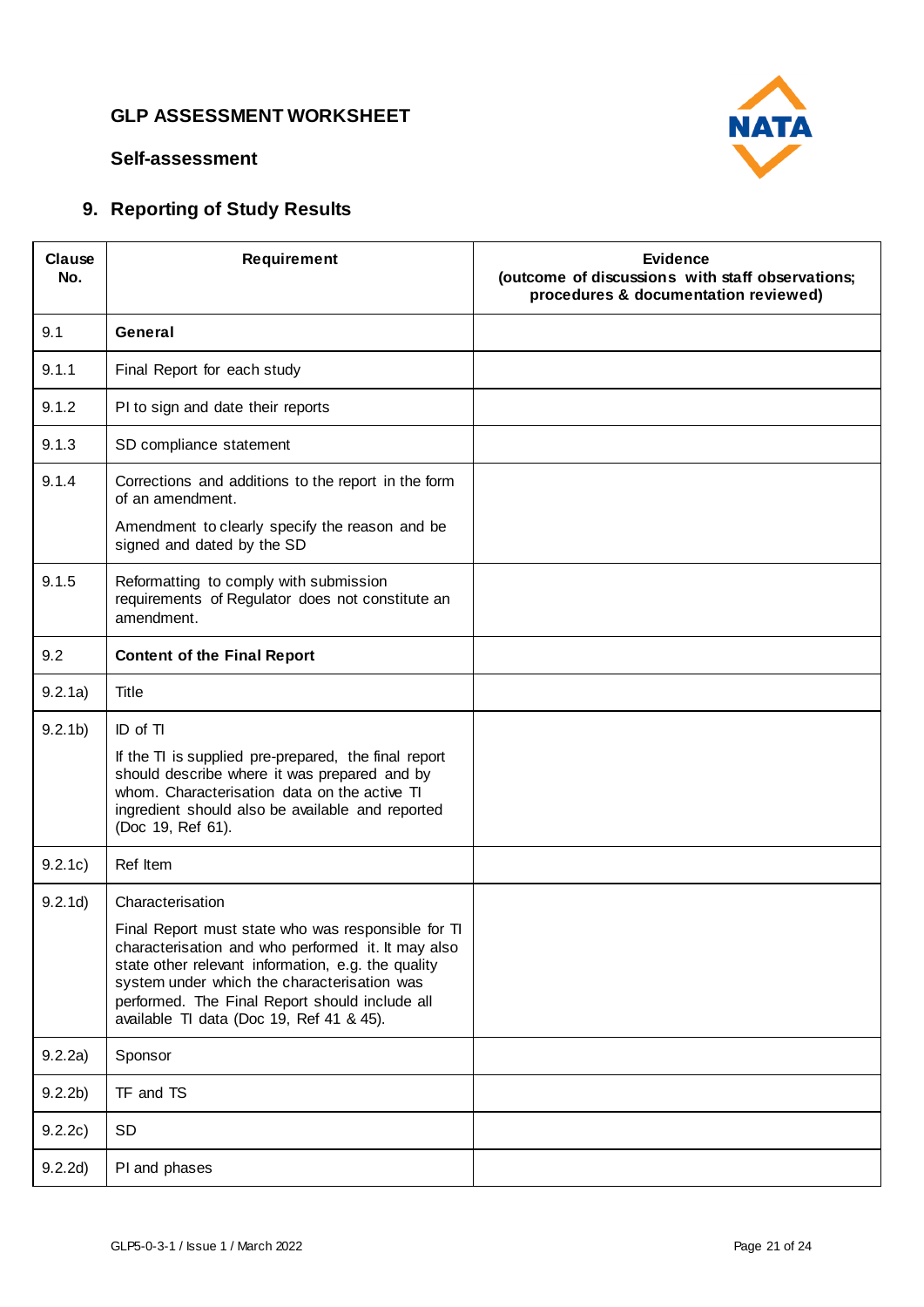



| Clause<br>No.      | Requirement                                                                                                                                             | Evidence<br>(outcome of discussions with staff observations;<br>procedures & documentation reviewed) |
|--------------------|---------------------------------------------------------------------------------------------------------------------------------------------------------|------------------------------------------------------------------------------------------------------|
| 9.2.2e)            | Name of scientists                                                                                                                                      |                                                                                                      |
| 9.2.3              | Exp start and completion dates                                                                                                                          |                                                                                                      |
| 9.2.4              | QA statement                                                                                                                                            |                                                                                                      |
| 9.2.5a)            | Methods and materials used                                                                                                                              |                                                                                                      |
| 9.2.5 <sub>b</sub> | Reference to OECD guidelines or method                                                                                                                  |                                                                                                      |
| 9.2.6a)            | Results summary                                                                                                                                         |                                                                                                      |
| 9.2.6 <sub>b</sub> | All info and data required by SP                                                                                                                        |                                                                                                      |
| 9.2.6c)            | Results including calculations and stats                                                                                                                |                                                                                                      |
| 9.2.6d)            | Evaluation and discussion                                                                                                                               |                                                                                                      |
| 9.2.7              | Location of records<br>Final report to identify all GLP relevant<br>electronically archived data and the location of the<br>electronic archive (Doc 17) |                                                                                                      |

# **10.Storage and Retention of Records and Material**

| Clause<br>No. | Requirement                                                                                                                                                               | <b>Evidence</b><br>(outcome of discussions with staff observations;<br>procedures & documentation reviewed) |
|---------------|---------------------------------------------------------------------------------------------------------------------------------------------------------------------------|-------------------------------------------------------------------------------------------------------------|
| 1.1.21)       | Archivist (and back-up) appointed<br>Archivist training records for archivist (1.1.2c)<br>Independence<br>Archivist confirms archiving with SD                            |                                                                                                             |
| 3.4           | <b>Archive Facilities</b><br>Design and archive conditions to protect contents<br>from untimely deterioration<br>Pest control<br>Smoke alarms<br>Temp/humidity controlled |                                                                                                             |
| 1.3           | PI to confirm archiving with SD (Doc 15, ref 7.4)                                                                                                                         |                                                                                                             |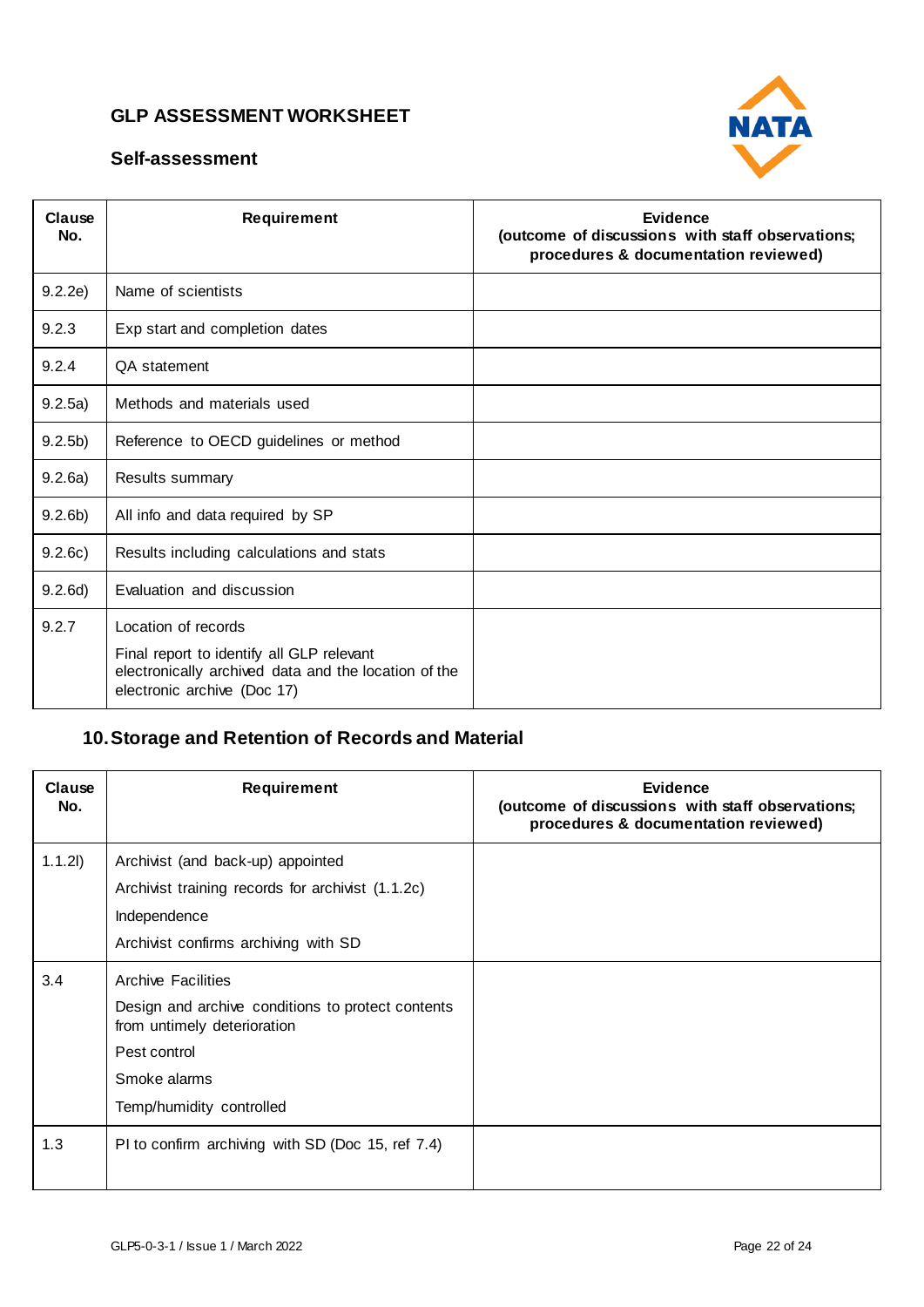

| Clause<br>No.     | Requirement                                                                                                                                                                                                                                                                                                                                      | Evidence<br>(outcome of discussions with staff observations;<br>procedures & documentation reviewed) |
|-------------------|--------------------------------------------------------------------------------------------------------------------------------------------------------------------------------------------------------------------------------------------------------------------------------------------------------------------------------------------------|------------------------------------------------------------------------------------------------------|
| 10.1a)            | Archived records:                                                                                                                                                                                                                                                                                                                                |                                                                                                      |
|                   | SP, raw data, final report etc.<br>$\overline{\phantom{a}}$<br>Where archiving electronic communication<br>$\overline{\phantom{a}}$<br>(e.g. to allow verification of GLP activities and<br>responsibilities), Any attachments should<br>remain associated with the corresponding<br>message and message chains should be<br>preserved, (Doc 22) |                                                                                                      |
|                   | Archived materials:                                                                                                                                                                                                                                                                                                                              |                                                                                                      |
|                   | TI/RI, specimens, external data storage devices.<br>Blocks, slides, tissues, etc.                                                                                                                                                                                                                                                                |                                                                                                      |
| 10.1 <sub>b</sub> | QA records                                                                                                                                                                                                                                                                                                                                       |                                                                                                      |
| 10.1c)            | Qualifications, training, resume etc                                                                                                                                                                                                                                                                                                             |                                                                                                      |
| 10.1d)            | equipment records                                                                                                                                                                                                                                                                                                                                |                                                                                                      |
| 10.1e)            | computer validations                                                                                                                                                                                                                                                                                                                             |                                                                                                      |
| 10.1f             | historical SOPs                                                                                                                                                                                                                                                                                                                                  |                                                                                                      |
| 10.1g)            | environmental monitoring                                                                                                                                                                                                                                                                                                                         |                                                                                                      |
| 10.2              | Indexed and orderly                                                                                                                                                                                                                                                                                                                              |                                                                                                      |
| 10.3              | Access restricted, record in and out                                                                                                                                                                                                                                                                                                             |                                                                                                      |
|                   | Log of persons accessing archive                                                                                                                                                                                                                                                                                                                 |                                                                                                      |
|                   | Process for retrieval and return (doc 15, ref 7.7)                                                                                                                                                                                                                                                                                               |                                                                                                      |
| 10.4              | Records to sponsor if TF bust                                                                                                                                                                                                                                                                                                                    |                                                                                                      |
| Doc 15            | <b>Timeframes</b>                                                                                                                                                                                                                                                                                                                                |                                                                                                      |
|                   | Timeframe for transfer of material from SD/PI<br>$\overline{\phantom{a}}$<br>to archivist defined (Doc 15, ref 7.4)                                                                                                                                                                                                                              |                                                                                                      |
|                   | Timeframe between removal and return of<br>$\overline{\phantom{a}}$<br>items (Doc 15, ref 7.7)                                                                                                                                                                                                                                                   |                                                                                                      |
|                   | Frequency of archiving facility records defined<br>$\overline{\phantom{a}}$<br>(Doc 15, ref 7.4)                                                                                                                                                                                                                                                 |                                                                                                      |
|                   | Retention times (Doc 15, ref 7.6)<br>$\overline{\phantom{a}}$                                                                                                                                                                                                                                                                                    |                                                                                                      |
|                   |                                                                                                                                                                                                                                                                                                                                                  |                                                                                                      |
|                   |                                                                                                                                                                                                                                                                                                                                                  |                                                                                                      |